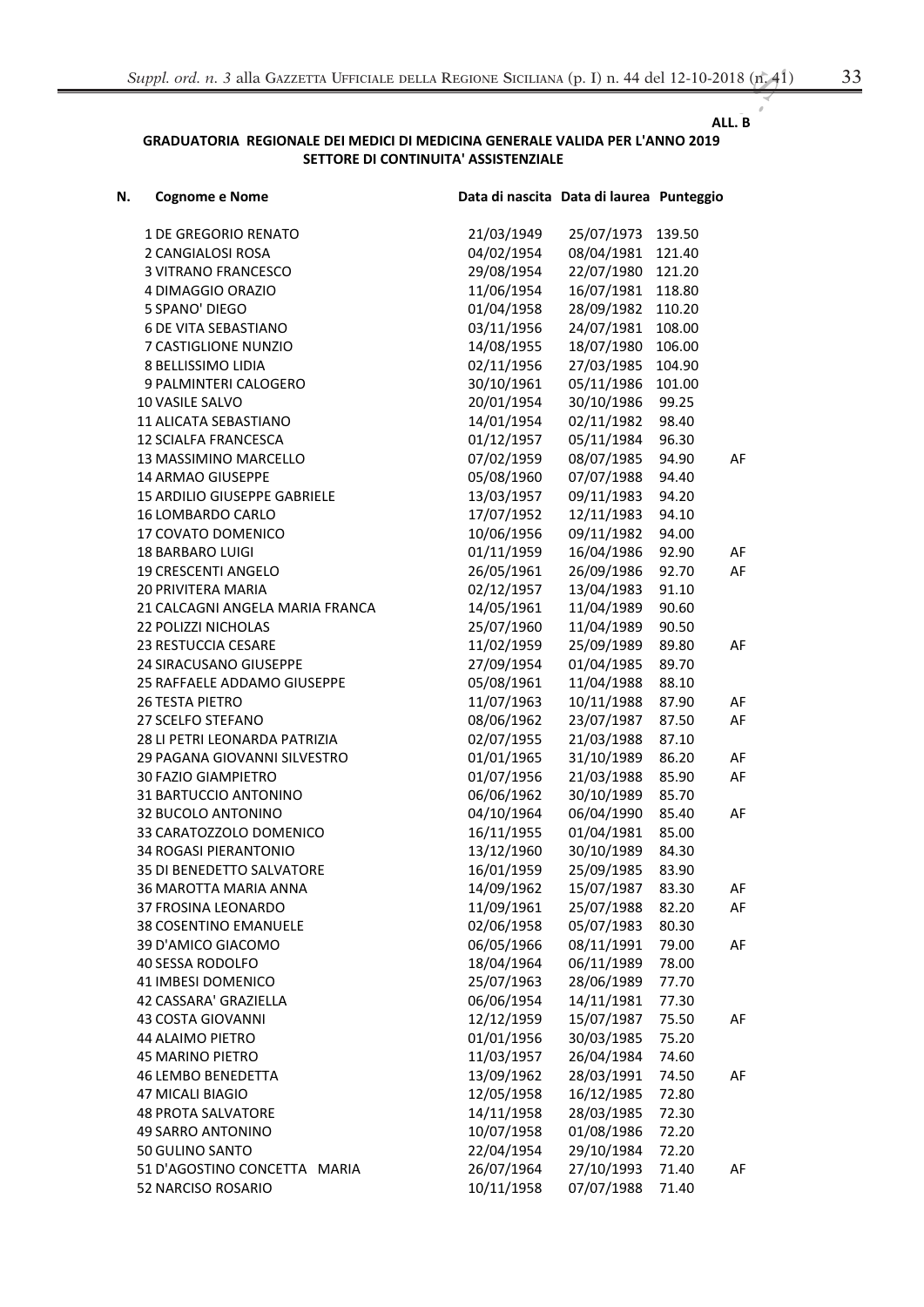| <b>53 SORACI SALVADORE</b>        | 03/01/1962 | 21/03/1988 | 71.30 | AF |
|-----------------------------------|------------|------------|-------|----|
| <b>54 RUSCICA SALVATORE</b>       | 27/03/1965 | 26/03/1991 | 71.00 |    |
| 55 MANCUSO RAIMONDO               | 21/10/1960 | 16/07/1986 | 71.00 |    |
| 56 RIGGIO GIOVANNI                | 19/09/1957 | 19/12/1984 | 70.75 |    |
| <b>57 AMICO PAOLINO</b>           | 10/08/1961 | 09/11/1988 | 70.70 |    |
| 58 GIORDANO GIUSEPPE              | 12/02/1957 | 25/07/1983 | 70.45 |    |
| 59 MICALIZZI CARMELO MASSIMO      | 27/11/1957 | 09/03/1987 | 70.40 |    |
| <b>60 ARNONE ANTONIO</b>          | 04/05/1963 | 11/07/1991 | 70.10 |    |
| <b>61 MANGIAPANE FILIPPO</b>      | 03/09/1958 | 15/11/1984 | 69.70 |    |
| 62 BOSCO MICHELE                  | 21/02/1967 | 26/03/1992 | 69.60 | AF |
| <b>63 VECCHIO SARINO</b>          | 30/09/1959 | 03/11/1986 | 69.50 | AF |
| <b>64 PREVITE ROSARIO</b>         | 29/08/1961 | 15/12/1986 | 69.45 |    |
| 65 ANGELINO GAETANO               | 18/02/1964 | 21/03/1991 | 69.40 | AF |
| <b>66 CANNAO' SALVATORE</b>       | 24/01/1956 | 24/03/1986 | 69.35 |    |
| 67 MAZZONE STEFANIA               | 29/11/1960 | 05/07/1985 | 69.30 |    |
| 68 LO SCHIAVO MAURIZIO            | 25/04/1955 | 15/04/1994 | 69.30 |    |
| 69 PATERNO' GIUSEPPE              | 01/01/1961 | 05/11/1991 | 69.10 |    |
| 70 MURABITO ANNA                  | 09/03/1960 | 13/04/1989 | 68.80 | AF |
| 71 CURRENTI GIOVANNI              | 13/08/1961 | 28/10/1987 | 68.60 |    |
| 72 LUCIFORA GIOVANNA              | 12/03/1959 | 26/07/1983 | 68.20 |    |
| 73 GALIMI FRANCESCO               | 15/02/1959 | 31/10/1984 | 68.20 |    |
| 74 LA GUIDARA CARMELO             | 30/08/1958 | 14/04/1983 | 68.15 |    |
| <b>75 FIORELLO GIUSEPPE</b>       | 16/09/1959 | 04/02/1985 | 67.90 |    |
| 76 MONACO DARIO                   | 21/05/1959 | 02/07/1984 | 67.70 |    |
| 77 GROSSO FRANCESCO               | 28/02/1960 | 11/03/1991 | 67.60 |    |
| 78 MORGANTE MARIANO               | 23/12/1959 | 18/09/1984 | 67.50 |    |
| 79 AMODEO CARMELA                 | 01/01/1955 | 25/10/1985 | 67.50 | AF |
| 80 SCAFFIDI CHIARELLO CALOGERA    | 20/12/1954 | 08/04/1987 | 67.40 | AF |
| <b>81 TORRE GIANCARLO</b>         | 18/03/1956 | 04/11/1983 | 67.35 |    |
| 82 CASTROVINCI GIUSEPPE           | 09/09/1965 | 15/04/1993 | 67.10 | AF |
| 83 GULLINO VALENTINO              | 07/07/1963 | 16/07/1987 | 66.80 |    |
| 84 TORRE ROSA RITA LUCIA          | 12/07/1958 | 31/10/1983 | 66.70 |    |
| 85 LA SETA ROSARIO                | 05/09/1962 | 20/10/1988 | 66.60 | AF |
| 86 TARDIOLO RICCARDO              | 12/12/1955 | 11/11/1982 | 66.60 |    |
| 87 D'ANGELO FRANCESCO             | 25/04/1958 | 28/11/1986 | 66.20 |    |
| 88 SCAMPORRINO PIETRO             | 07/08/1958 | 13/11/1985 | 66.05 |    |
| 89 PUZZANGHERA PIETRO             | 27/01/1968 | 27/03/1995 | 66.00 | AF |
| 90 VECA PASQUALE                  | 15/03/1959 | 08/04/1987 | 66.00 |    |
| 91 CICALA ERMELINDA               | 28/03/1956 | 16/12/1985 | 66.00 |    |
| 92 UTANO CONCETTA MARIA           | 14/12/1962 | 12/07/1990 | 65.90 | AF |
| 93 RAFFAELE CARMELO               | 08/04/1960 | 20/10/1988 | 65.80 |    |
| 94 CRISAFULLI FILIPPO             | 14/12/1951 | 01/04/1985 | 65.80 |    |
| 95 CANNAVO' MARIA                 | 09/01/1964 | 11/11/1991 | 65.65 | AF |
| 96 NARDO TEODORO                  | 31/01/1957 | 08/04/1987 | 65.60 | AF |
| 97 INCARBONE GIUSEPPE             | 03/10/1961 | 05/07/1988 | 65.30 |    |
| 98 PANTO' SALVATORE               | 16/01/1961 | 27/09/1990 | 65.20 |    |
| 99 PAGANO RENATO                  | 06/12/1952 | 11/04/1988 | 65.20 |    |
| 100 FIUMARA RICCARDO              | 24/09/1961 | 28/06/1989 | 65.00 |    |
| 101 MONREALE MAURIZIO             | 23/09/1958 | 09/11/1989 | 64.95 | AF |
| 102 NAVETTA ALBERTO               | 21/11/1955 | 17/12/1984 | 64.80 |    |
| 103 PASSARELLO FRANCESCO GERLANDO | 01/12/1959 | 04/11/1986 | 64.40 | AF |
| 104 GRILLO ANTONINO               | 29/07/1956 | 19/12/1984 | 64.40 |    |
| 105 BUTERA GASPARE                | 07/07/1956 | 16/07/1984 | 64.40 |    |
| 106 AGOSTA ROSALBA                | 29/05/1956 | 22/03/1985 | 64.30 |    |
| 107 ZARCARO LILLO                 | 12/03/1958 | 05/11/1985 |       |    |
|                                   |            |            | 64.20 |    |
| 108 CIPOLLA FILIPPO ANTONIO       | 10/08/1956 | 26/07/1982 | 64.20 |    |
| 109 SIGNORELLO ANDREA SALVATORE   | 15/12/1962 | 22/03/1989 | 64.10 |    |
| 110 MATTACE RASO VITALE           | 20/11/1955 | 16/04/1986 | 64.05 |    |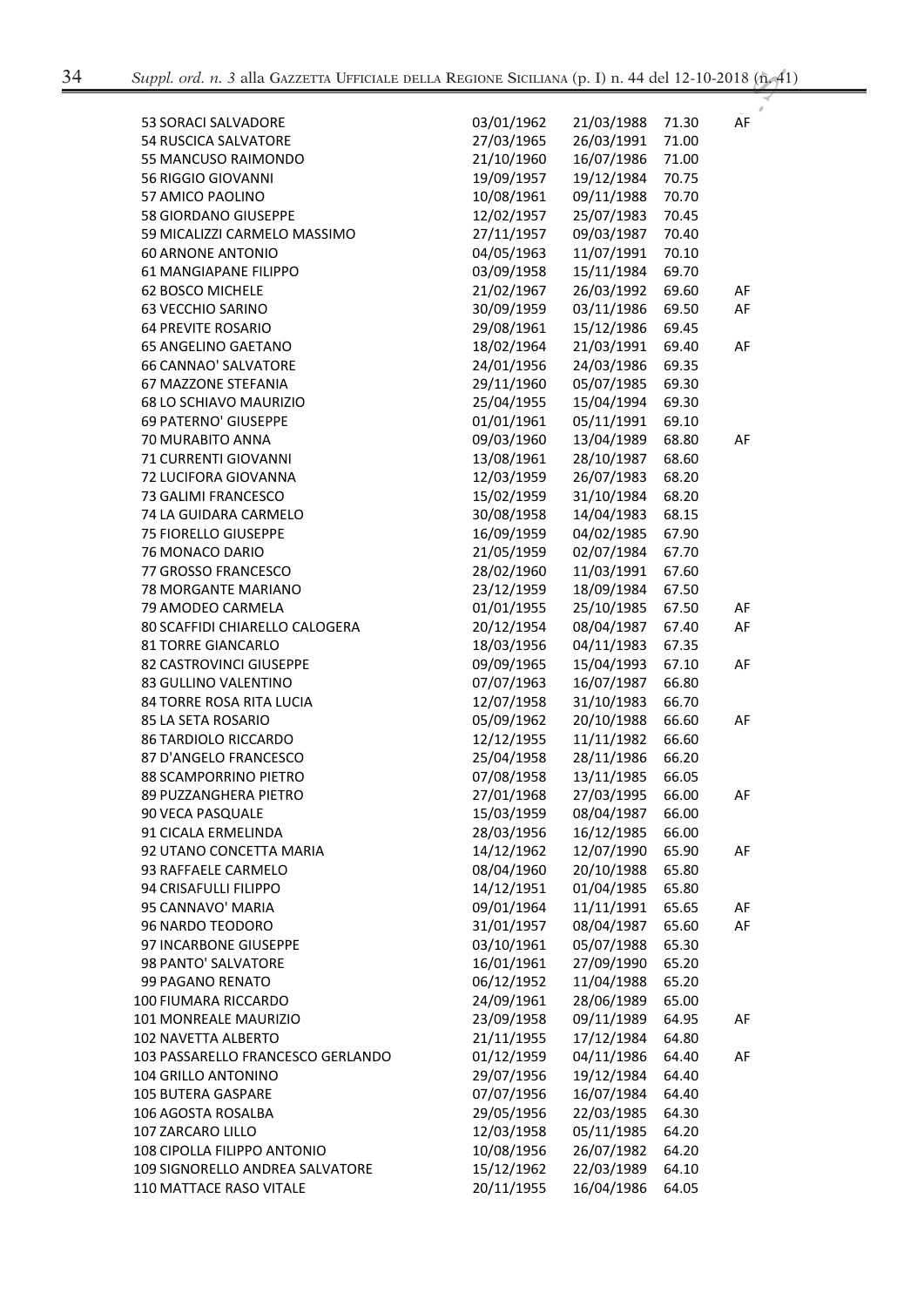| 12-10-2018 (n. 41) |  |
|--------------------|--|
|                    |  |
|                    |  |
| מה ר־              |  |

| <b>111 GIORGIANNI SANTI</b>                                    | 29/09/1957               | 20/02/1986               | 63.90          |    |
|----------------------------------------------------------------|--------------------------|--------------------------|----------------|----|
| 112 SPINELLA MARIO AUGUSTO                                     | 15/08/1964               | 30/10/1989               | 63.80          |    |
| 113 ZAGARDO VINCENZO ANTONIO                                   | 05/04/1961               | 29/10/1987               | 63.70          |    |
| 114 RASO SALVATORE                                             | 23/09/1960               | 09/11/1987               | 63.60          | AF |
| 115 CHIRCO GIOVANNI ANTONIO                                    | 05/01/1962               | 09/11/1990               | 63.40          |    |
| 116 CAMBRIA VITO WALTER                                        | 04/06/1957               | 27/07/1984               | 63.35          |    |
| 117 LUPPINO DOROTEA                                            | 25/10/1960               | 12/11/1986               | 63.10          |    |
| 118 CALDERONE ANTONIO                                          | 24/12/1959               | 13/04/1989               | 63.10          |    |
| 119 ZAPPIA ANTONINO                                            | 14/12/1965               | 25/10/1990               | 63.00          |    |
| 120 PULIAFITO MARIA                                            | 18/04/1961               | 11/04/1989               | 63.00          |    |
| 121 LENARES ROBERTO                                            | 31/07/1960               | 16/07/1987               | 62.95          |    |
| 122 SACCO MARIO                                                | 22/12/1966               | 16/04/1993               | 62.90          | AF |
| 123 MUSCA LICIA                                                | 13/05/1966               | 30/10/1992               | 62.90          | AF |
| 124 IMBURGIA GIACOMO                                           | 16/05/1961               | 27/03/1990               | 62.90          |    |
| 125 GIANNETTO GAETANO                                          | 06/04/1970               | 06/07/1994               | 62.80          |    |
| 126 PARISI GIOVANNI                                            | 08/06/1961               | 18/01/1988               | 62.80          |    |
| 127 LO SURDO TONI GIUSEPPE                                     | 25/11/1962               | 16/07/1990               | 62.70          |    |
| 128 CARLINO ANGELO CALOGERO                                    | 23/12/1960               | 23/07/1987               | 62.70          |    |
| <b>129 MARTORANA PAOLO</b>                                     | 12/03/1960               | 06/07/1987               | 62.70          |    |
| 130 TALARICO FRANCESCO                                         | 25/08/1957               | 27/10/1986               | 62.70          |    |
| 131 CAMPIONE EDUARDO                                           | 13/10/1963               | 08/11/1990               | 62.60          |    |
| 132 D'ANGELO VITO                                              | 17/09/1961               | 26/03/1990               | 62.60          |    |
| 133 CALIRI CARMELA                                             | 17/10/1962               | 29/10/1987               | 62.50          | AF |
| 134 MACCARRONE SANTO                                           | 29/08/1960               | 04/04/1990               | 62.40          |    |
| <b>135 SUNSERI GIUSEPPE</b>                                    | 12/02/1962               | 20/03/1989               | 62.30          |    |
| 136 ACCETTA PIETRO                                             | 20/03/1963               | 26/01/1990               | 62.20          |    |
| 137 ACQUARO ANTONINO                                           | 23/09/1962               | 09/11/1989               | 62.20          |    |
| 138 LATINO GUIDO SALVATORE                                     | 15/08/1960               | 21/12/1988               | 62.20          |    |
| <b>139 CIOFALO SALVATORE</b>                                   | 27/01/1956               | 30/01/1987               | 62.10          |    |
| 140 POLIZZI GAETANO                                            | 27/05/1962               | 07/04/1988               | 62.05          |    |
| 141 CAMPISI RAIMONDO                                           | 18/11/1954               | 21/03/1983               | 62.05          |    |
| <b>142 BILARDO PIERLUIGI</b>                                   | 06/10/1962               | 23/07/1990               | 61.90          |    |
| <b>143 CATANIA SALVATORE</b>                                   | 14/05/1962               | 07/04/1988               | 61.80          |    |
| 144 COMPARETTO GIUSEPPE                                        | 25/04/1960               | 11/11/1991               | 61.80          |    |
| <b>145 PANTORNO ROBERTO</b>                                    | 27/03/1960               | 07/04/1988               | 61.75          |    |
| <b>146 SORRENTI GIOVANNI</b>                                   | 29/12/1962               | 03/11/1988               | 61.70          |    |
| <b>147 LA MANTIA SALVATORE</b>                                 | 13/11/1959               | 09/11/1989               | 61.70          |    |
| 148 BASILE GIUSEPPE                                            | 20/07/1954               | 12/06/1987               | 61.60          |    |
| 149 LO RE ONOFRIA                                              | 27/11/1958               | 07/11/1990               | 61.50          | AF |
| 150 CROCCHIOLO DARIO                                           | 05/09/1956               | 28/07/1988               | 61.50          |    |
| 151 BORZI' GIUSEPPE EMILIO                                     | 28/07/1959               | 31/10/1989               | 61.45          |    |
| <b>152 LENTINI ANGELA</b>                                      | 20/11/1957               | 28/03/1990               | 61.40          |    |
| 153 CAITO DOMENICO                                             | 23/07/1958               | 09/11/1984               | 61.30          |    |
| 154 RUNDO MARIA ANTONIETTA                                     | 08/06/1956               | 30/07/1986               | 61.25          |    |
| <b>155 SAITA FABIO</b>                                         | 03/06/1961               | 05/04/1988               | 61.20          |    |
| 156 PUTAGGIO ROSALBA                                           | 16/09/1963               | 12/03/1991               | 61.10          |    |
| 157 RUSSO VITO MARIA                                           | 01/05/1964               | 30/06/1989               | 61.00          |    |
| 158 MARABELLO RODOLFO                                          | 26/02/1962               | 14/06/1988               | 61.00          |    |
| 159 MASSA SALVATORE                                            | 11/01/1960               | 11/04/1988               | 61.00          | AF |
| <b>160 VARVARO FAUSTO</b>                                      | 14/07/1954               | 24/03/1987               | 61.00          |    |
| 161 CANNA GIOVANNA                                             | 30/06/1954               | 17/07/1984               | 61.00          |    |
| 162 LUZZA GLORIA                                               | 14/06/1958               | 18/09/1984               | 60.80          |    |
| 163 VENDRA CLOTILDE                                            | 24/10/1949               | 24/03/1988               | 60.80          |    |
| 164 SESSA MASSIMO                                              | 24/08/1958               | 05/11/1984               | 60.70          |    |
| <b>165 POLLARA GAETANO</b>                                     | 21/04/1957               | 22/03/1989               | 60.60          |    |
| <b>166 VINCIGUERRA ANTONINO</b><br><b>167 PICICUTO CLAUDIO</b> | 07/11/1954<br>08/07/1961 | 28/07/1983<br>27/03/1991 | 60.60<br>60.40 |    |
| 168 RACITI LUCIA                                               | 23/01/1956               | 02/11/1982               | 60.40          |    |
|                                                                |                          |                          |                |    |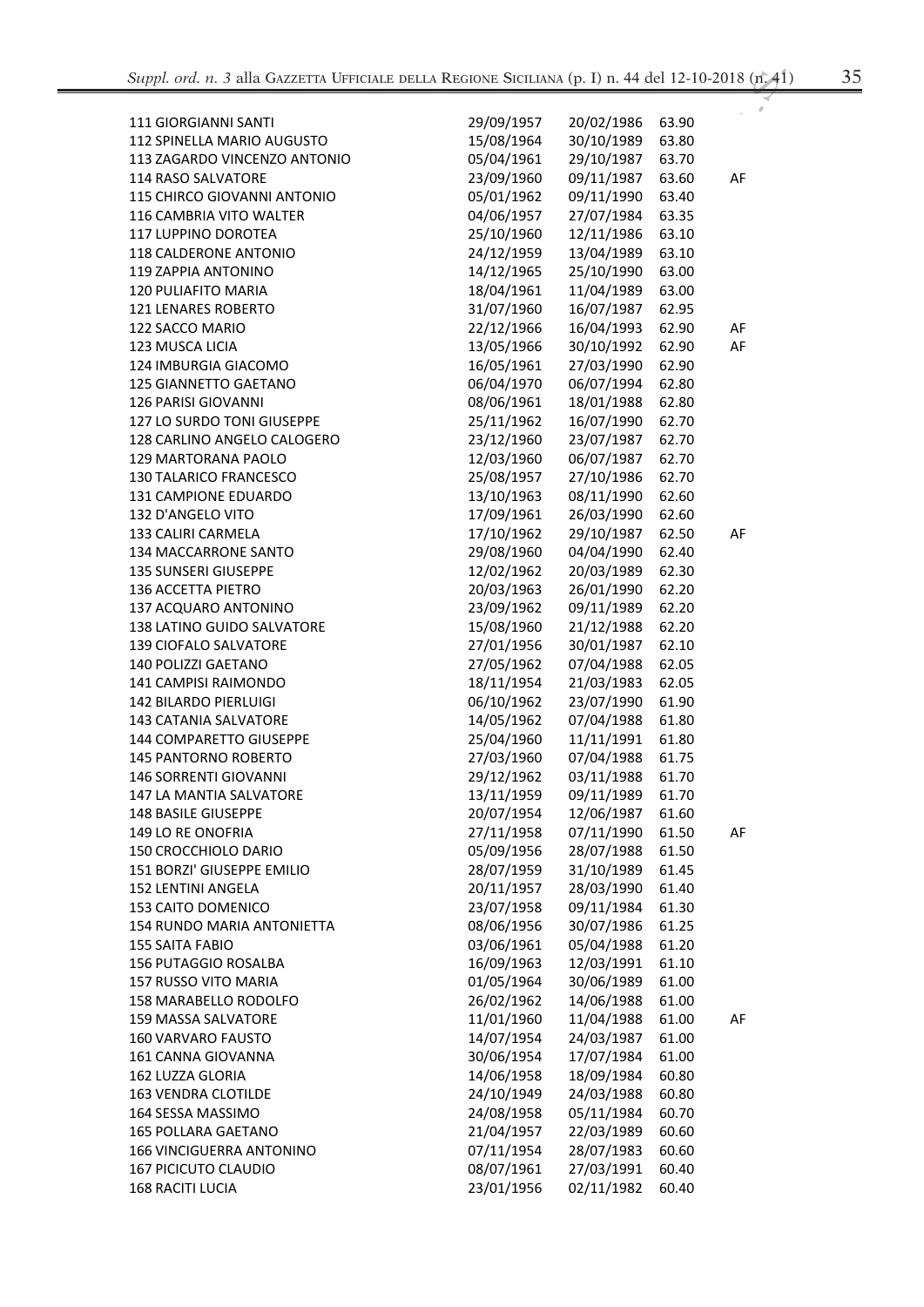| 169 BRUNO INNOCENZA             | 25/11/1956 | 01/07/1985 | 60.30 |    |
|---------------------------------|------------|------------|-------|----|
| 170 BRIGANTI LUIGI              | 01/04/1958 | 14/11/1985 | 60.20 |    |
| 171 POLETTI ALBERTO             | 20/06/1959 | 27/07/1984 | 60.10 |    |
| 172 D'AGOSTA SEBASTIANA         | 24/06/1959 | 06/07/1987 | 60.00 |    |
| 173 GERACI VINCENZO             | 20/07/1963 | 30/10/1989 | 59.90 | AF |
| 174 ROSSELLO PIETRO PAOLO       | 29/06/1964 | 13/07/1990 | 59.80 |    |
| 175 LO MUNDO SALVATORE          | 06/01/1964 | 31/01/1991 | 59.80 | AF |
| 176 D'ANTONI GIUSEPPE MARIA     | 02/08/1963 | 02/11/1989 | 59.80 |    |
| 177 FAZIO MARIA AUSILIA         | 27/04/1955 | 06/11/1986 | 59.80 |    |
| 178 TARARA' MARIA FIAMMETTA     | 03/10/1955 | 26/01/1990 | 59.50 |    |
| 179 DI ROSOLINI CONCETTO        | 12/05/1954 | 27/03/1980 | 59.40 |    |
| 180 SAVIO SALVATORE             | 02/11/1960 | 04/11/1992 | 59.30 |    |
| 181 LEANZA SALVATORE            | 09/04/1959 | 12/11/1985 | 59.30 |    |
| 182 RADICA GIOVANNI             | 17/09/1963 | 27/01/1989 | 59.25 |    |
| 183 DI PISA ANNA MARIA          | 20/08/1964 | 08/11/1991 | 59.00 |    |
| <b>184 CUTTAIA ANTONINO</b>     | 01/07/1964 | 26/03/1993 | 59.00 | AF |
| 185 LELLI SALVINA               | 16/06/1960 | 30/10/1989 | 58.90 | AF |
| 186 MONTALTO ANGELO             | 21/10/1959 | 12/04/1989 | 58.90 |    |
| 187 CANGEMI FRANCESCA           | 08/08/1955 | 27/03/1987 | 58.85 |    |
| <b>188 BASILE ROSSETTA</b>      | 21/08/1958 | 31/10/1986 | 58.80 | AF |
| 189 SCIACCA NICOLO' NAZARIO     | 28/07/1966 | 07/11/1991 | 58.60 | AF |
| 190 MESSINA PAOLO               | 02/12/1963 | 23/10/1997 | 58.60 | AF |
| 191 PIZZO MARIA                 | 14/04/1956 | 27/03/1985 | 58.50 |    |
| 192 DILIBERTO ANTONINA          | 10/01/1964 | 06/11/1992 | 58.40 | AF |
| 193 COSTA GREGORIA              | 07/02/1961 | 06/07/1987 | 58.30 |    |
| 194 STASSI ROCCO ANGELO         | 18/12/1963 | 09/11/1994 | 58.20 | AF |
| 195 MAGISTRO CONTENTA GIACOMO   | 06/03/1963 | 08/04/1991 | 58.20 |    |
| 196 FRASCA GIUSEPPE EMILIO      | 19/08/1958 | 28/03/1991 | 58.20 |    |
| 197 GIANNONE LORENZO            | 14/12/1955 | 14/04/1989 | 58.20 |    |
| 198 GERACI ANTONINO             | 25/07/1954 | 12/04/1985 | 58.15 |    |
| 199 PUGLISI GIOVANNI            | 13/11/1964 | 16/07/1991 | 58.00 |    |
| 200 SANTORO MARIA CONCETTA      | 07/05/1958 | 17/07/1986 | 57.95 |    |
| 201 CALI' CLAUDIA               | 30/09/1963 | 13/11/1991 | 57.90 | AF |
| 202 SAMPERI SALVATORE           | 17/01/1961 | 11/07/1988 | 57.90 |    |
| 203 GRASSO GIUSEPPA             | 19/03/1958 | 12/11/1983 | 57.80 |    |
| 204 SCAMMACCA GIUSEPPE          | 21/02/1965 | 23/07/1990 | 57.50 |    |
| 205 CUCINOTTA GIUSEPPE TOMMASO  | 11/09/1961 | 20/10/1988 | 57.50 |    |
| 206 ILACQUA MARIA               | 08/08/1964 | 24/10/1991 | 57.40 |    |
| 207 ARENA SAVERIO               | 27/12/1965 | 13/11/1991 | 57.30 |    |
| 208 COMPAGNONE SALVATORE        | 17/03/1960 | 12/11/1985 | 56.90 |    |
| 209 GIOMMARRESI MARIA TERESA    | 15/09/1955 | 07/07/1988 | 56.90 |    |
| 210 MIRENNA STEFANO             | 27/11/1966 | 22/10/1992 | 56.80 | AF |
| 211 SATURNO MARIA               | 06/12/1963 | 21/12/1989 | 56.70 |    |
| <b>212 ALONGI GAETANA</b>       | 12/07/1958 | 27/03/1984 | 56.65 |    |
| <b>213 RE FRANCESCO</b>         | 18/10/1960 | 13/07/1989 | 56.30 |    |
| 214 ALOI PAOLO                  | 17/09/1954 | 26/10/1987 | 56.20 |    |
| 215 MAGGIO GIACOMO              | 18/05/1961 | 27/07/1988 | 55.90 |    |
| 216 DI STEFANO GAETANO MAURIZIO | 21/09/1965 | 06/07/1990 | 55.80 |    |
| 217 BONURA ROSALIA              | 15/03/1958 | 27/07/1989 | 55.60 |    |
| 218 SALPIETRO CARUSO NUNZIATA   | 22/09/1966 | 30/10/1991 | 55.45 | AF |
| 219 PARAVIZZINI ENZO            | 28/12/1965 | 22/10/1990 | 55.30 |    |
| 220 RESTIVO DOMENICO            | 05/06/1965 | 26/03/1991 | 55.30 |    |
| 221 RUSSO SEBASTIANO            | 14/09/1956 | 07/11/1983 | 55.30 |    |
| 222 SCIARRABBA MELINA           | 07/11/1965 | 10/07/1991 | 55.20 |    |
| 223 LICALZI ROSARIA MARIA RITA  | 13/09/1961 | 02/11/1987 | 55.20 |    |
| 224 LA FERLA ADELE MARIA ALBA   | 01/01/1958 | 26/03/1984 | 55.20 |    |
| 225 FAMILI ALI                  | 20/02/1955 | 06/07/1988 | 55.00 |    |
| 226 BARRESI PIETRO              | 10/07/1962 | 29/01/1988 | 54.90 |    |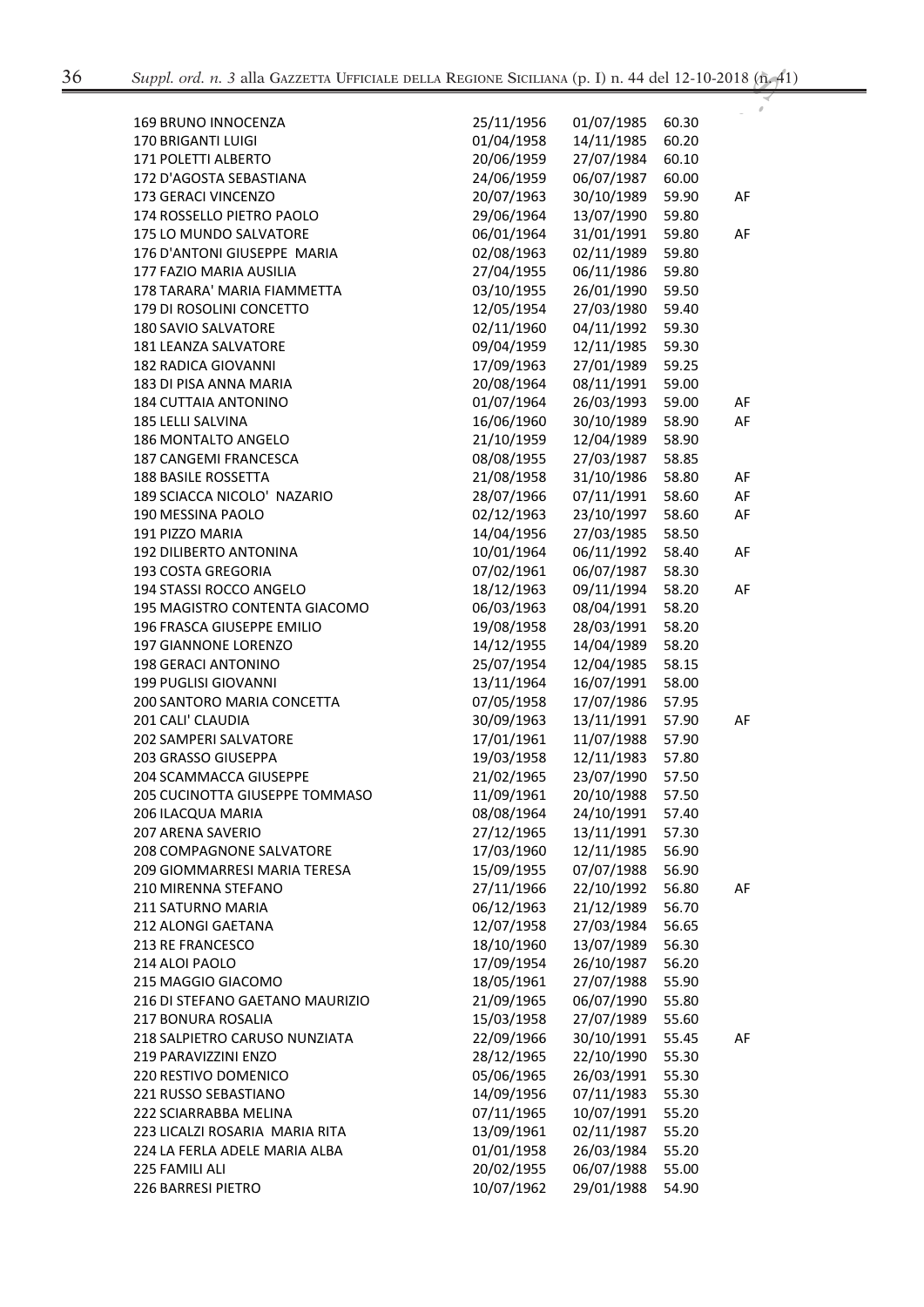| ۰.<br>۰.           |    |
|--------------------|----|
| ٦<br>٧<br>۰.<br>M. | ., |

| <b>227 LICATA MARIA DORES</b>      | 29/03/1965 | 28/03/1990 | 54.80 |    |
|------------------------------------|------------|------------|-------|----|
| 228 SCORDO SALVATORE               | 14/07/1964 | 15/04/1993 | 54.80 | AF |
| 229 ZODDA ANGELO                   | 11/02/1962 | 21/03/1988 | 54.80 |    |
| 230 BOMMARITO MARIA GRAZIA         | 08/06/1960 | 26/07/1989 | 54.80 |    |
|                                    |            |            |       |    |
| 231 TROVATO MENZA RITA             | 25/02/1964 | 25/10/1990 | 54.70 | AF |
| 232 TROVATO ROSARIO GIOVANNI       | 06/08/1961 | 30/10/1987 | 54.70 |    |
| <b>233 CORDONE ADRIANA</b>         | 03/03/1955 | 22/07/1994 | 54.70 |    |
| 234 FERLITO ANTONINO               | 23/12/1965 | 28/10/1992 | 54.60 |    |
| 235 SANTALUCIA SEBASTIANO          | 21/12/1962 | 04/11/1992 | 54.60 |    |
| 236 MESSINA GIOVANNI               | 30/01/1960 | 05/11/1992 | 54.60 | AF |
| 237 URSINO CARMELO                 | 15/05/1959 | 18/09/1984 | 54.40 |    |
| 238 MOTISI FRANK LEO               | 25/02/1964 | 29/01/1992 | 54.10 |    |
| 239 TANDURELLA ANTONIO EMANUELE M. | 15/01/1963 | 30/03/1995 | 54.10 | AF |
| 240 PIZZO ANNA                     | 26/01/1954 | 13/07/1982 | 54.10 |    |
| 241 BUTTAFUOCO BENEDETTO           | 14/04/1964 | 16/07/1991 | 54.00 | AF |
| <b>242 PLATANIA ROSARIO</b>        | 03/02/1959 | 09/11/1983 | 54.00 |    |
| 243 PUZZANGARO GIUSEPPINA          | 12/08/1956 | 23/03/1988 | 54.00 |    |
| 244 SCIONTI DOMENICO               | 07/04/1956 | 11/04/1988 | 54.00 |    |
| <b>245 CARDEA ANTONIO</b>          | 02/12/1963 | 07/03/1995 | 53.90 | AF |
| 246 CIPRIANO MAURIZIO SALVATORE    | 14/05/1965 | 07/11/1994 | 53.80 |    |
| <b>247 NOBILE GAETANO</b>          | 01/12/1955 | 26/07/1982 | 53.70 |    |
| 248 DI STEFANO ANTONINO            | 28/02/1964 | 05/11/1991 | 53.60 |    |
| <b>249 LANZA LUISA</b>             | 03/08/1959 | 05/11/1984 | 53.60 |    |
| 250 CERRUTO LUIGI                  | 01/11/1961 | 04/07/1990 | 53.40 |    |
| 251 BOLOGNA CATERINA               | 16/02/1960 | 03/11/1986 | 53.40 |    |
| 252 LO CAMPO PIETRO S.             | 13/09/1958 | 13/03/1991 | 53.40 |    |
| 253 DENI LAURA                     | 14/01/1974 | 08/10/1998 | 53.30 | AF |
| 254 GRASSO ANTONINO ALFIO          | 09/05/1961 | 05/11/1991 | 53.20 | AF |
| 255 FULCO GIUSEPPE                 | 10/05/1956 | 30/06/1993 | 53.20 |    |
|                                    |            |            |       |    |
| 256 VACANTI MELINDA                | 22/11/1963 | 03/04/1990 | 53.10 |    |
| 257 SERGI DOMENICO ANTONIO         | 12/08/1969 | 28/10/1993 | 53.00 | AF |
| 258 RUSSO ANTONIO                  | 18/07/1964 | 17/07/1990 | 53.00 |    |
| 259 AMATO CARLO                    | 12/07/1963 | 28/01/1993 | 52.95 |    |
| 260 STERRANTINO GIUSEPPA           | 19/04/1966 | 15/04/1994 | 52.80 | AF |
| 261 BIGARELLI MARIA ELISA          | 16/03/1964 | 03/11/1993 | 52.80 | AF |
| 262 DI MARCO CARMELA CONSOLATA     | 01/02/1958 | 14/04/1989 | 52.65 |    |
| 263 CASTIGLIOLA ADRIANO            | 05/03/1956 | 22/03/1989 | 52.65 |    |
| 264 VIVONA ANTONIO                 | 22/01/1964 | 10/11/1994 | 52.60 |    |
| 265 PETRALIA ALFREDO               | 09/11/1964 | 26/03/1991 | 52.50 |    |
| 266 COLICCHIA GIOVANNI             | 24/01/1968 | 03/11/1993 | 52.40 |    |
| 267 VALENTI PIETRO GIOVANNI        | 23/01/1956 | 30/03/1993 | 52.40 | AF |
| 268 CALABRO' ANDREA                | 25/01/1964 | 16/07/1993 | 52.35 |    |
| 269 RANZINO FRANCESCO              | 19/01/1967 | 20/07/1993 | 52.30 |    |
| 270 LOSI CARMELO EMANUELE          | 07/12/1958 | 12/07/1989 | 52.30 |    |
| 271 FOGAZZA BENEDETTO              | 06/11/1957 | 29/07/1986 | 52.30 |    |
| 272 LUCIFORA SALVATORE MARIA       | 11/02/1964 | 31/01/1991 | 52.20 |    |
| 273 LA MALFA MARIA FELICIA         | 16/06/1962 | 27/03/1991 | 51.90 |    |
| 274 DELL'ACQUA LUIGI CARMELO       | 12/07/1957 | 11/11/1983 | 51.90 |    |
| 275 CHILLEMI SERGIO                | 25/09/1953 | 10/11/1978 | 51.90 |    |
| 276 CAMICIOTTO ANNAMARIA           | 17/10/1967 | 11/11/1994 | 51.80 |    |
| 277 STELLA FILIPPO                 | 02/04/1956 | 24/10/1987 | 51.80 |    |
| 278 CUTUGNO GAETANA                | 03/03/1954 | 06/07/1987 | 51.75 |    |
| 279 PALEINO GIOVAN BATTISTA        | 06/11/1961 | 21/01/1991 | 51.60 |    |
| 280 PARISI FILIPPO                 | 04/07/1967 | 03/11/1993 | 51.50 |    |
| 281 FILIA MONICA                   | 21/05/1969 | 05/07/1994 | 51.40 | AF |
| 282 GIBILISCO LUCIA                | 10/08/1969 | 15/04/1998 | 51.30 | AF |
| 283 SALMERI VALERIA                | 19/06/1965 | 30/10/1989 | 51.20 |    |
| 284 CULTRERA ANNA MARIA            | 31/08/1962 | 08/11/1991 | 51.20 |    |
|                                    |            |            |       |    |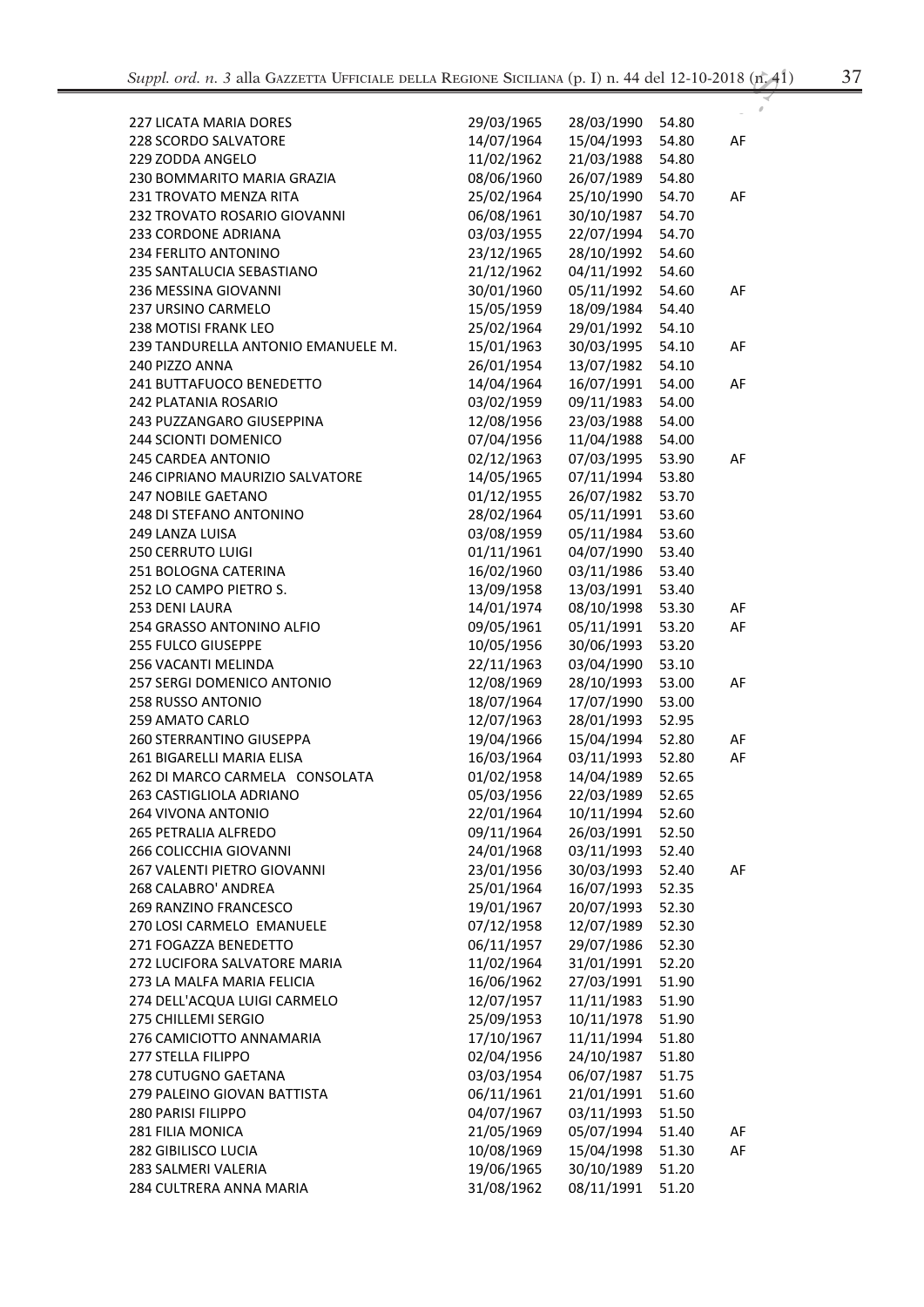| <b>285 SCELFO FRANCESCO</b>    | 03/05/1969 | 31/10/1997 | 51.00 | AF |
|--------------------------------|------------|------------|-------|----|
| 286 PECORARO ANNA              | 17/05/1965 | 23/07/1994 | 51.00 |    |
| <b>287 CUBISINO FRANCESCO</b>  | 30/05/1957 | 14/04/1989 | 51.00 |    |
| <b>288 LEGGIO ANTONIO</b>      | 03/03/1965 | 05/11/1993 | 50.90 |    |
| 289 SPINA GIUSEPPA             | 30/07/1966 | 26/09/1994 | 50.85 |    |
| <b>290 GUAGGENTE ANTONINO</b>  | 06/05/1962 | 20/07/1994 | 50.80 |    |
| 291 PULVIRENTI MATTEO          | 15/04/1956 | 10/11/1983 | 50.80 |    |
| 292 LONGO GIOVANNI CARLO PIO   | 30/05/1966 | 26/10/1990 | 50.50 |    |
| 293 SANGIORGI DANIELE FRANCO   | 17/02/1966 | 27/03/1992 | 50.50 |    |
| 294 DI SALVO ANTONINO          | 01/06/1962 | 05/11/1991 | 50.50 |    |
| 295 PALUMBO ALFONSO            | 27/02/1963 | 25/07/1989 | 50.40 |    |
| 296 CAIOLA ALFIO               | 12/06/1963 | 09/04/1991 | 50.30 |    |
| 297 PRESTIANNI VINCENZO        | 25/06/1960 | 14/11/1989 | 50.30 |    |
| 298 BARRACO MICHELE            | 06/08/1966 | 19/07/1993 | 50.20 |    |
| 299 SEVERINO PIETRO            | 26/01/1972 | 25/07/1996 | 50.10 | AF |
| 300 GALEA ZAIRA                | 25/10/1954 | 12/11/1981 | 50.00 |    |
| 301 GIACOPONELLO SARINA        | 24/10/1965 | 08/04/1992 | 49.90 |    |
| 302 MILITELLO GIUSEPPE         | 31/07/1960 | 25/07/1989 | 49.80 |    |
| 303 LEOTTA VENERANDO           | 21/10/1959 | 04/07/1988 | 49.70 |    |
| 304 ROCCA GIUSEPPE             | 02/03/1957 | 05/07/1991 | 49.70 |    |
| 305 AQUILINO FRANCESCO         | 20/10/1964 | 01/07/1992 | 49.60 |    |
| 306 CAMPISI BIAGIA             | 03/11/1961 | 20/03/1989 | 49.50 |    |
| 307 ZANGHI MARIA               | 02/03/1964 | 01/07/1992 | 49.40 |    |
| <b>308 TORRISI GIUSEPPE</b>    | 10/06/1966 | 26/03/1991 | 49.30 |    |
| 309 SUTERA PATRIZIA            | 30/08/1961 | 19/07/1985 | 49.30 |    |
| 310 FICHERA FRANCESCO          | 20/03/1971 | 04/04/1997 | 49.00 | AF |
| 311 PORTALE SALVATORE          | 01/06/1964 | 27/03/1991 | 49.00 |    |
| 312 CORICA ANTONIO             | 17/01/1964 | 28/10/1993 | 49.00 |    |
| 313 PICCIOLO VINCENZO          | 25/07/1966 | 11/07/1991 | 48.90 |    |
| 314 CUSCONA VINCENZO           | 13/10/1964 | 25/03/1991 | 48.80 | AF |
| 315 RUSSO BENEDETTO            | 13/03/1969 | 08/10/1996 | 48.70 | AF |
| 316 MERULLA CARMELA            | 04/11/1961 | 16/07/1991 | 48.65 | AF |
| 317 BELLINVIA GIUSEPPE         | 06/01/1957 | 12/07/1991 | 48.60 |    |
| 318 LORIA FRANCESCO            | 23/01/1966 | 26/03/1992 | 48.20 |    |
| 319 DI BIASI FRANCESCO MARIA   | 09/10/1954 | 11/04/1989 | 48.20 |    |
| 320 BRIGUGLIO GIUSEPPE         | 11/05/1964 | 29/06/1992 | 48.15 |    |
| 321 BELFIORE ALFONSO           | 19/04/1964 | 13/07/1991 | 48.00 |    |
| 322 CELESTE CORRADINA          | 12/12/1966 | 22/10/1992 | 47.90 |    |
| 323 CLEMENZA FRANCESCO         | 24/11/1958 | 12/04/1989 | 47.75 |    |
| 324 BUTTITTA DANIELE MARIA     | 27/07/1968 | 20/07/1994 | 47.70 |    |
| 325 GUSSIO ANTONIO DOMENICO S. | 03/05/1967 | 30/10/1991 | 47.70 |    |
| 326 BRIGLIA FRANCESCO          | 03/12/1965 | 16/07/1991 | 47.55 |    |
| 327 VENTO GIUSEPPINA           | 21/05/1964 | 05/07/1993 | 47.50 |    |
| 328 DE LUCA GRAZIA             | 07/02/1963 | 08/11/1991 | 47.40 |    |
| 329 SIMONARO GIUSEPPE          | 18/08/1966 | 27/03/1992 | 47.10 |    |
| 330 BENIVEGNA FABRIZIO         | 21/03/1966 | 27/03/1992 | 47.10 |    |
| 331 MUSARRA IOLANDA MARIA      | 08/07/1959 | 10/04/1989 | 47.10 |    |
| 332 CELESTE GIOVANNA           | 22/11/1965 | 29/10/1993 | 47.00 |    |
| 333 BANDIERAMONTE ANTONIO      | 30/01/1969 | 08/07/1996 | 46.95 | AF |
| 334 TOMASELLO VALERIA BARBARA  | 05/12/1969 | 23/07/1997 | 46.90 | AF |
| 335 COLETTA ODORICO            | 25/04/1964 | 25/07/1995 | 46.90 | AF |
| 336 LO CUNSOLO SALVATORE       | 08/12/1964 | 12/03/1991 | 46.80 | AF |
| 337 ANGEMI MAURO               | 09/10/1969 | 08/07/1994 | 46.60 | AF |
| 338 DI BELLA RENATO            | 12/11/1954 | 24/03/1983 | 46.60 |    |
| 339 BORZI' ROSARIA             | 30/03/1964 | 21/03/1991 | 46.30 |    |
| 340 BELLIPANNI MARCO           | 26/12/1959 | 03/11/1987 | 46.25 |    |
| 341 SALEMI GIOVANNI            | 06/07/1959 | 27/09/1993 | 46.20 |    |
| 342 MORMINA CATINO             | 04/06/1951 | 14/04/1993 | 46.00 |    |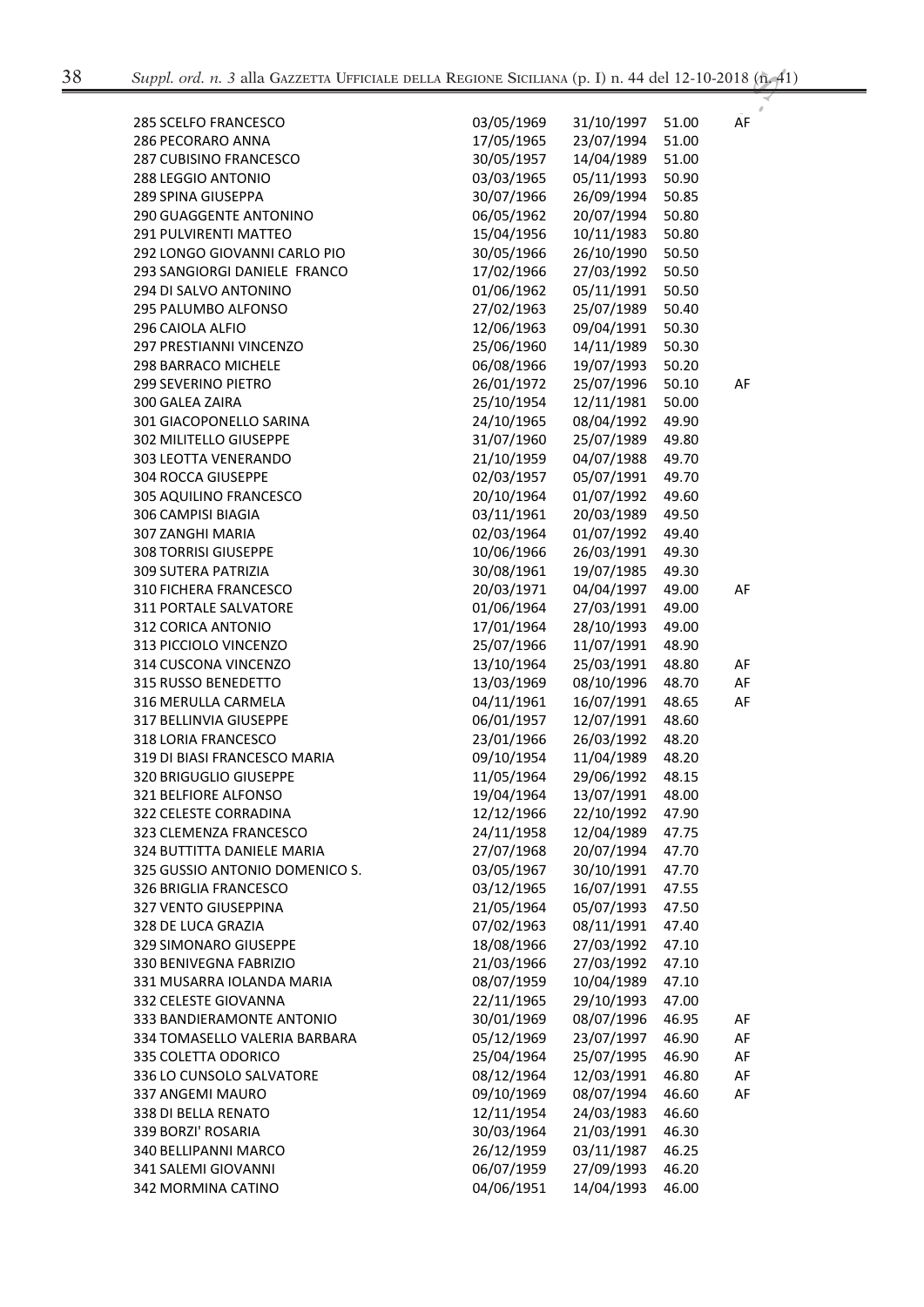| -2018 (n. 41) |  |
|---------------|--|
|               |  |
|               |  |

| <b>343 BIRGILLITO SALVATORE</b>     | 18/07/1961 | 03/11/1988 | 45.90 |    |
|-------------------------------------|------------|------------|-------|----|
| 344 CATALANO PUMA GIUSEPPE MAURIZIO | 25/01/1963 | 10/04/1997 | 45.80 | AF |
| <b>345 FIORELLO SANTA</b>           | 03/12/1959 | 30/10/1992 | 45.75 |    |
| 346 PERNICONE GIOVANNI PIERO        | 24/06/1962 | 03/07/1992 | 45.70 |    |
| 347 PISCITELLO FRANCESCO            | 03/08/1972 | 13/10/1998 | 45.40 | AF |
|                                     |            | 08/07/1991 |       |    |
| <b>348 FARINATO AGATINA</b>         | 16/05/1963 |            | 45.40 |    |
| 349 VADALA' FLAVIA                  | 09/03/1956 | 27/04/1984 | 45.30 |    |
| 350 PAPIA MARILENA                  | 27/05/1960 | 30/07/1986 | 45.20 |    |
| 351 GALLELLI RAFFAELE               | 08/02/1954 | 08/04/1992 | 45.20 |    |
| 352 GIUFFRE' GIORGIO                | 09/01/1964 | 07/11/1991 | 45.15 |    |
| 353 CURRO' FABIO                    | 09/09/1969 | 28/01/1994 | 45.10 |    |
| 354 CUPPARI AGOSTINO                | 28/12/1962 | 11/11/1994 | 45.00 |    |
| 355 CARUSO GIUSEPPINA               | 16/12/1967 | 11/11/1991 | 44.90 | AF |
| 356 EMILIANI DANIELA                | 24/11/1964 | 26/03/1992 | 44.90 |    |
| 357 MASTRONARDO GIOVANNA            | 16/07/1961 | 31/10/1992 | 44.90 |    |
| 358 MESSINA DAVIDE CARMELO          | 07/05/1970 | 05/07/1994 | 44.80 |    |
| 359 AMICO DIEGO                     | 01/11/1958 | 28/11/1986 | 44.80 |    |
| 360 CARUSO MARIA TERESA             | 20/09/1965 | 08/04/1992 | 44.75 |    |
| 361 GRASSO SEBASTIANO               | 06/05/1968 | 27/09/1993 | 44.60 |    |
| 362 PANDOLFO BENITO                 | 03/05/1964 | 10/11/1994 | 44.60 |    |
| 363 RIGGIO GIOVANNA                 | 18/02/1964 | 12/11/1994 | 44.50 |    |
| 364 DE MARZO AGOSTINO               | 22/01/1966 | 30/10/1992 | 44.45 |    |
| 365 GERARDI MARIA RITA              | 30/01/1968 | 01/07/1992 | 44.40 |    |
| 366 DI BELLA SOFIA                  | 22/06/1966 | 08/10/1998 | 44.35 | AF |
| 367 PIAZZESE MARGHERITA             | 03/04/1965 | 06/07/1993 | 44.30 | AF |
| 368 PALERMO DANIELA                 | 18/03/1966 | 05/11/1993 | 44.20 |    |
| 369 MEO ANDREA                      | 13/11/1967 | 11/10/1994 | 44.15 |    |
| 370 NAPOLI CATERINA                 | 31/03/1963 | 05/11/1992 | 44.10 |    |
| 371 CAVALLARO CONSOLATO             | 03/07/1962 | 31/10/1989 | 44.10 |    |
| 372 LIGRESTI NATALIA                | 10/04/1957 | 17/12/1984 | 44.05 |    |
| 373 CAMPO FRANCESCO                 | 20/05/1963 | 09/11/1989 | 43.90 |    |
| 374 FRASCONA' ROBERTO               | 16/03/1965 | 11/10/1999 | 43.80 | AF |
| 375 CASTELLINI ETTORE               | 01/02/1960 | 02/07/1988 | 43.70 |    |
| 376 PAGANO LEOPOLDO                 | 03/08/1956 | 07/11/1991 | 43.70 |    |
| 377 CACIOPPO DANIELLA               | 28/08/1960 | 15/07/1985 | 43.60 |    |
| 378 TURIANO GIUSEPPE                | 11/09/1953 | 03/11/1981 | 43.50 |    |
| 379 MOSCHELLA CARMELO               | 01/06/1955 | 12/11/1981 | 43.40 |    |
| 380 GIUGNO FRANCESCO PAOLO G.       | 13/11/1955 | 29/03/1994 | 43.25 | AF |
| 381 VENTURA ALESSANDRA MARIA        | 20/12/1974 | 09/10/2000 | 43.20 | AF |
| 382 PUPO CALCEDONIO                 | 01/03/1967 | 11/11/1994 | 43.00 |    |
| 383 RESTIFO ROSA MARIA              | 01/03/1969 | 09/07/1996 | 42.90 | AF |
| 384 CATALANO GIROLAMO               | 03/08/1958 | 21/07/1994 | 42.90 |    |
| 385 CAMPIONE SALVATORE              | 12/03/1970 | 28/10/1998 | 42.70 | AF |
| 386 DE SENSI LUIGI                  | 11/01/1964 | 12/07/1994 | 42.70 |    |
| 387 VANADIA BARTOLO LINA            | 22/09/1971 | 13/10/1998 | 42.60 | AF |
| 388 VITANZA PINA                    | 19/10/1968 | 13/07/1999 | 42.60 | AF |
| 389 PETRUNGARO ROSA                 | 07/01/1960 | 10/04/1989 | 42.50 | AF |
| 390 VISCOMI MARIA GIUSEPPINA        | 15/05/1967 | 11/11/1994 | 42.20 |    |
| 391 SAVONA MARISA                   | 09/01/1959 | 08/11/1991 | 42.20 |    |
| 392 SANTUCCIO ANTONELLA             | 20/04/1962 | 28/10/1988 | 42.15 |    |
| 393 MARINO DANIELE                  | 08/06/1973 | 28/07/2000 | 42.00 | AF |
| 394 CANNIZZARO SALVATORE            | 12/07/1966 | 07/07/1993 | 42.00 |    |
| 395 SALAMONE MARIA                  | 11/09/1958 | 27/03/1991 | 42.00 |    |
| 396 MINISSALE GIUSEPPE              | 19/06/1959 | 30/10/1984 | 41.90 |    |
| 397 IMPALLOMENI ANTONINO            | 12/06/1974 | 29/07/1998 | 41.80 | AF |
| 398 FLORIO CONCETTA                 | 18/11/1964 | 08/07/1993 | 41.80 |    |
|                                     | 09/11/1960 | 17/07/1992 |       |    |
| 399 LUCIDO ANNA MARIA               |            |            | 41.80 |    |
| 400 RIZZO DANIELA ELENA             | 18/08/1967 | 21/10/1997 | 41.40 | AF |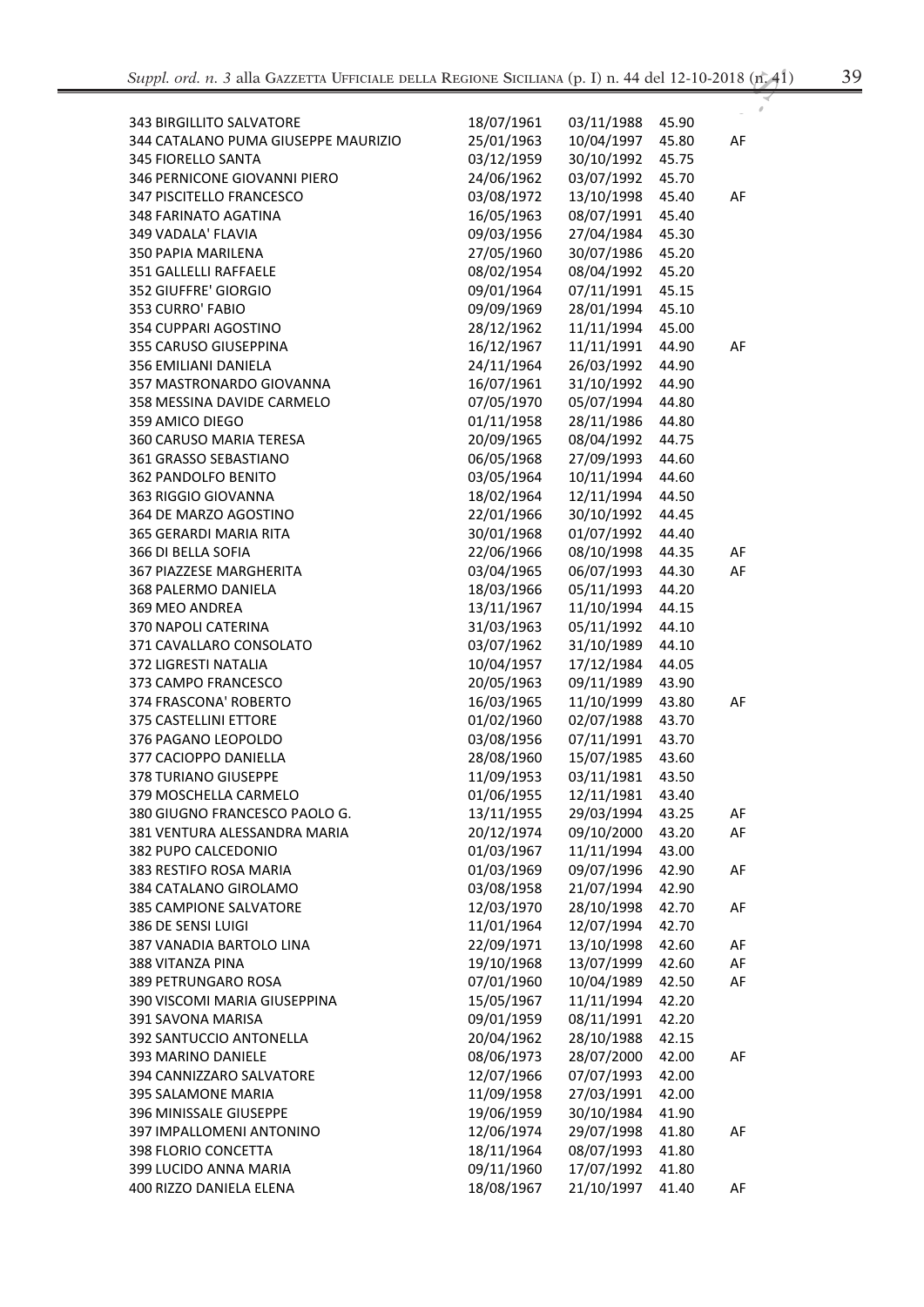| 401 ZINGALES RITA SEBASTIANA     | 18/04/1954 | 24/03/1986 | 41.40 |    |
|----------------------------------|------------|------------|-------|----|
| 402 SIPPELLI CARMELO             | 22/12/1965 | 29/09/1992 | 41.35 |    |
| <b>403 SIGNORELLI SALVATORE</b>  | 27/01/1959 | 05/11/1991 | 41.15 |    |
| <b>404 PETRALITO FRANCESCO</b>   | 18/11/1965 | 25/09/1989 | 40.90 |    |
| 405 IMPELLIZZERI TINDARO         | 13/09/1963 | 29/10/1993 | 40.90 |    |
| 406 SORRISI ANTONIO              | 04/11/1957 | 16/07/1985 | 40.90 |    |
| 407 LIZZIO GIUSEPPE ALESSANDRO   | 16/09/1967 | 27/03/1996 | 40.80 | AF |
| 408 LOMBARDO LUIGI MARIO         | 07/08/1966 | 29/06/1992 | 40.70 |    |
| 409 RAINIERI ANGELA              | 25/08/1958 | 01/04/1992 | 40.65 |    |
| 410 PELLEGRINO CRISTINA          | 22/06/1963 | 11/07/1994 | 40.60 |    |
| <b>411 PALUMBO FRANCESCO</b>     | 28/07/1964 | 17/04/1997 | 40.40 | AF |
| 412 AQUILINO ENZA                | 05/06/1964 | 24/07/1988 | 40.40 |    |
| 413 RAPISARDA FABRIZIO           | 02/03/1963 | 05/04/1990 | 40.40 |    |
| 414 AGRO' VINCENZO               | 05/12/1961 | 27/01/1989 | 40.20 |    |
| <b>415 TESTA GIUSEPPE</b>        | 09/03/1956 | 13/04/1989 | 40.10 |    |
| 416 SIRACUSA ANNA                | 04/10/1963 | 15/07/1992 | 39.90 |    |
| 417 CARDILLO PATRIZIA ANTONELLA  | 18/01/1969 | 27/09/1993 | 39.70 |    |
| 418 PISANI MICHELINA             | 04/03/1965 | 13/07/1999 | 39.70 | AF |
| 419 PAGANO LE ROSE ENRICO        | 20/01/1969 | 15/04/1994 | 39.65 |    |
| 420 DI FRANCIA MARIA TERESA      | 03/11/1958 | 15/04/1986 | 39.60 |    |
| 421 MAGANUCO CLAUDIO SALVATORE   | 25/09/1956 | 10/07/1986 | 39.10 |    |
| 422 FUOCO CARMELO                | 08/04/1953 | 06/04/1982 | 39.00 |    |
| 423 CAMMARERI MARIA              | 11/02/1955 | 06/11/1992 | 38.95 |    |
| 424 CASCIO MARIETTA              | 10/08/1956 | 24/07/1981 | 38.70 |    |
| 425 MILAZZO CATERINA             | 02/07/1964 | 03/07/1992 | 38.60 |    |
| 426 BARDETTA ANDREA              | 29/10/1963 | 24/10/1991 | 38.00 |    |
| 427 CALANDRA ROSARIO ROCCO       | 22/08/1963 | 26/10/1992 | 38.00 |    |
| 428 LO SCIUTO GIOVANNI           | 04/02/1963 | 26/03/1992 | 38.00 |    |
| 429 PALAZZOLO MARIA              | 02/07/1963 | 15/04/1993 | 37.80 |    |
| <b>430 BRIGANTI NIVEA</b>        | 22/10/1951 | 16/04/1982 | 37.70 |    |
| 431 IADICOLA AUGUSTO             | 22/10/1966 | 26/03/1992 | 37.10 |    |
| 432 GIUFFRE' GIUSEPPE            | 18/04/1961 | 11/07/1991 | 37.00 |    |
| 433 TROVATO GUGLIELMO            | 02/08/1959 | 14/09/1984 | 36.90 |    |
| 434 AMATO FRANCESCO PAOLO        | 12/09/1953 | 17/07/1985 | 36.70 |    |
| 435 AGNELLO ROSARIO              | 26/12/1964 | 08/11/1990 | 36.60 |    |
| 436 BONO ANGELA                  | 24/11/1966 | 19/07/1993 | 36.40 |    |
| 437 CALLARI LUIGI                | 20/08/1953 | 09/07/1981 | 36.40 |    |
| 438 SACCONE GIUSEPPE             | 17/07/1970 | 14/10/1997 | 36.10 | AF |
| 439 FERRIGNO ANTONIO             | 28/03/1961 | 12/07/1989 | 35.50 |    |
| <b>440 GALIONE PIETRO</b>        | 12/01/1958 | 15/07/1992 | 35.50 |    |
| <b>441 PITTI ANTONINO</b>        | 04/07/1957 | 13/04/1983 | 35.40 |    |
| 442 PAGANO ROSA NERINA ELISABETT | 03/03/1962 | 03/11/1989 | 35.20 |    |
| 443 BARRECA VINCENZA             | 03/12/1958 | 17/07/1986 | 35.20 |    |
| 444 GIAMBOI MICHELE              | 14/02/1965 | 25/10/1991 | 35.00 |    |
| <b>445 CICCIARI NATALE</b>       | 20/08/1968 | 15/03/1994 | 34.50 |    |
|                                  |            |            |       |    |
| 446 DI GRAZIANO STEFANO          | 31/01/1959 | 20/03/1989 | 34.30 |    |
| 447 MARINO FRANCESCO GERARDO     | 12/06/1964 | 30/06/1992 | 34.20 |    |
| 448 AZZOLINI RITA                | 08/04/1959 | 12/07/1994 | 34.00 |    |
| 449 SANTONOCETO MARIA ANTONELLA  | 13/06/1963 | 04/04/1990 | 33.80 |    |
| 450 MUSMECI MARIA                | 21/05/1968 | 27/09/1995 | 33.70 | AF |
| 451 DE SALVO FRANCESCO           | 19/09/1957 | 09/03/1987 | 33.70 |    |
| 452 AMATA ADALGISA               | 03/04/1955 | 31/03/1992 | 33.60 | AF |
| <b>453 AIELLO SALVATORE</b>      | 20/02/1955 | 11/04/1989 | 33.60 |    |
| 454 SCIALABBA GIUSEPPE           | 20/10/1967 | 04/11/1992 | 33.55 |    |
| 455 FAZIO GIUSEPPE               | 05/04/1970 | 30/07/1999 | 33.35 | AF |
| 456 VENZA GIUSEPPE               | 06/12/1960 | 22/03/1988 | 33.30 |    |
| 457 PALMA ANTONIO                | 19/08/1963 | 02/11/1989 | 33.20 |    |
| 458 MACUCCI GIACOMO              | 11/12/1963 | 14/11/1989 | 32.90 |    |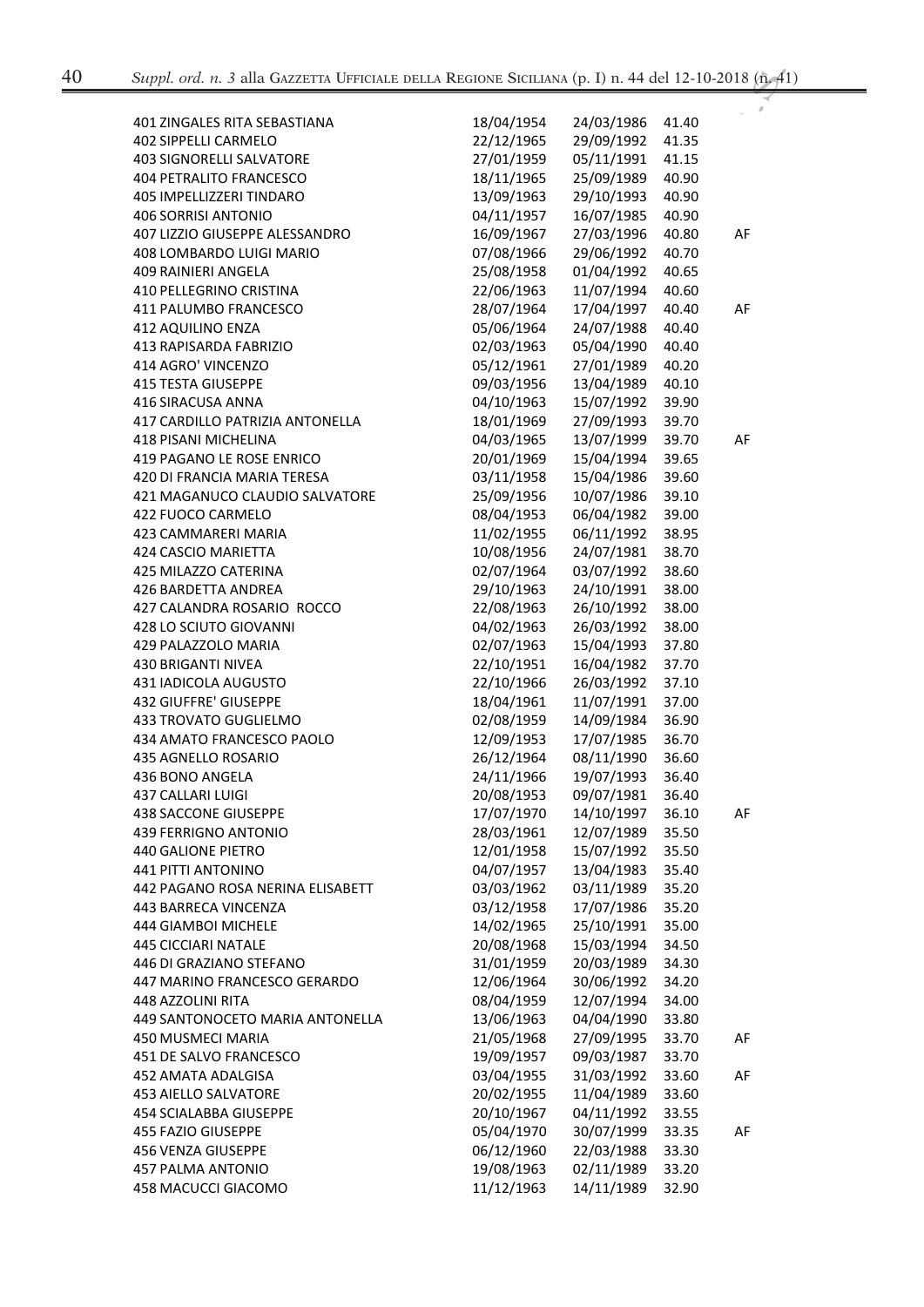| v<br>۰ |     |
|--------|-----|
| e e    |     |
|        |     |
| ×      | . . |

| <b>459 GRECO GIUSEPPE</b>          | 07/11/1962 | 15/07/1993 | 32.90 |    |
|------------------------------------|------------|------------|-------|----|
| 460 BUSACCA MIRELLA                | 02/06/1964 | 14/04/1993 | 32.80 | AF |
| 461 LAZZARO ROSANNA                | 08/10/1958 | 11/04/1989 | 32.70 |    |
| 462 LO BALBO CLAUDIA               | 19/06/1975 | 13/07/1999 | 32.60 | AF |
| <b>463 BOSCHERINI GIAN MICHELE</b> | 19/11/1963 | 23/10/1996 | 32.50 | AF |
| <b>464 REGALBUTO ANTONIETTA</b>    | 02/06/1956 | 16/04/1986 | 32.40 |    |
| 465 PETIX ROSA MARIA               | 10/09/1961 | 09/11/1988 | 32.20 |    |
| 466 DI SANO ANTONIO                | 14/10/1967 | 31/03/1994 | 32.10 |    |
| <b>467 SAYA ANTONIO</b>            | 26/01/1965 | 16/07/1992 | 32.00 |    |
| 468 SPATA PAOLO                    | 16/03/1969 | 23/07/2003 | 31.70 | AF |
| <b>469 ARCUCCI EMANUELA</b>        | 08/04/1971 | 23/10/1996 | 31.50 | AF |
| <b>470 FERLITO GIUSEPPE</b>        | 13/09/1961 | 14/04/1989 | 31.50 |    |
| 471 RANDAZZO MARIANNA              | 05/11/1980 | 26/10/2006 | 31.00 | AF |
| 472 EVOLA SALVATORE                | 30/11/1955 | 09/11/1981 | 30.90 |    |
| 473 MUSCOLINO GIUSEPPE             | 15/09/1954 | 25/10/1985 | 29.35 |    |
| 474 MESSINA ROSSELLA ANTONELLA     | 15/06/1965 | 23/10/1996 | 29.30 | AF |
| 475 TATI' FILIPPO                  | 17/10/1958 | 23/10/1989 | 29.00 |    |
| 476 FINOCCHIARO TATIANA            | 14/11/1965 | 25/03/1991 | 28.90 | AF |
| <b>477 BATTIATO GIUSEPPA</b>       | 18/03/1966 | 25/10/1991 | 28.70 |    |
| 478 ODDO SERGIO CRISTOFORO         | 28/10/1966 | 11/07/1991 | 28.60 |    |
| 479 CASTELLI LUIGI MARIA FRANCESCO | 20/09/1979 | 29/10/2004 | 28.45 | AF |
| 480 CANFORA ALBERTO                | 01/07/1959 | 12/04/1988 | 28.40 |    |
| <b>481 LAUDICINA SALVATORE</b>     | 03/05/1955 | 18/07/1985 | 28.00 |    |
|                                    |            |            |       | AF |
| 482 PAPPALARDO ROSARIA             | 09/02/1965 | 26/10/2001 | 27.50 |    |
| <b>483 PULVIRENTI GIOVANNI</b>     | 24/06/1960 | 08/07/1991 | 26.70 |    |
| 484 CINA' GIUSEPPE                 | 01/09/1965 | 04/11/1993 | 26.60 |    |
| <b>485 SCROFANI ROSARIO</b>        | 13/06/1958 | 07/11/1984 | 26.60 |    |
| 486 LA PLACA VALERIO               | 22/06/1953 | 19/07/1985 | 26.20 |    |
| <b>487 BUCCERI ALBERTO</b>         | 22/10/1962 | 26/10/1987 | 26.10 | AF |
| 488 DI NARO FILIPPO                | 07/10/1980 | 28/07/2006 | 25.90 | AF |
| <b>489 TUCCITTO SEBASTIANO</b>     | 15/01/1983 | 22/10/2007 | 25.80 | AF |
| 490 ACCARDI GIUSEPPE               | 01/06/1967 | 04/11/1992 | 25.30 | AF |
| 491 AVARELLO CALOGERO              | 02/09/1962 | 29/06/1992 | 25.20 |    |
| 492 IRACI ALESSANDRA               | 15/06/1976 | 29/03/2004 | 24.80 | AF |
| <b>493 TRUGLIO SALVATORE</b>       | 16/05/1958 | 11/11/1985 | 24.70 |    |
| 494 GISMONDO VELARDI ANTONINO      | 24/01/1957 | 16/07/1988 | 24.50 |    |
| 495 VERGONI ADRIANO                | 07/04/1960 | 27/03/1991 | 24.15 |    |
| 496 FANTAUZZO MARIA                | 14/11/1969 | 20/07/1993 | 24.10 |    |
| 497 BATTIATO KATIA MARIA MICHELA   | 28/09/1978 | 15/10/2003 | 23.90 | AF |
| <b>498 GENTILE TAMARA</b>          | 05/01/1974 | 25/03/2002 | 23.80 | AF |
| 499 BURGIO GERFRANCO               | 06/09/1954 | 25/07/1980 | 23.30 |    |
| 500 COSTANZA DANIELA               | 25/09/1974 | 25/07/2005 | 22.80 | AF |
| 501 CALVO MARIA                    | 21/04/1979 | 29/10/2004 | 22.70 | AF |
| 502 FRIJIA ANDREA                  | 17/03/1980 | 21/12/2005 | 22.40 | AF |
| 503 PASQUA SEBASTIANO              | 03/12/1960 | 01/07/1991 | 22.05 |    |
| 504 DIMINO PAOLO                   | 04/11/1961 | 21/07/1993 | 21.80 |    |
| 505 GITTO FRANCESCO                | 10/01/1954 | 30/06/1980 | 21.80 |    |
| 506 SANTANGELO ANTONIO             | 23/05/1974 | 30/10/2001 | 21.40 | AF |
| 507 VITALE ALFREDO                 | 28/01/1976 | 28/02/2007 | 21.20 | AF |
| 508 AMADEO GIUSEPPE                | 29/04/1961 | 25/10/1985 | 21.10 |    |
| 509 UCCELLATORE CHRISTIAN EUGENIO  | 12/07/1977 | 13/03/2008 | 20.90 | AF |
| 510 SANFILIPPO AGATA               | 09/09/1961 | 14/11/1989 | 20.60 |    |
| 511 SCUDERI MARIA GRAZIA RITA      | 20/07/1977 | 27/04/2004 | 20.20 | AF |
| 512 TUTTOLOMONDO GIUSEPPE ANSELMO  | 21/04/1964 | 02/04/1995 | 20.20 | AF |
| 513 GALLO DANIELE                  | 01/03/1960 | 21/03/1985 | 20.20 |    |
| 514 FASONE ANTONIO                 | 23/06/1963 | 15/04/1998 | 20.10 | AF |
| 515 MAZZOTTA TIZIANA MARIA         | 12/04/1977 | 29/08/2008 | 20.00 | AF |
| 516 CACCIOLA ANNA                  | 24/05/1959 | 28/10/1986 | 19.90 |    |
|                                    |            |            |       |    |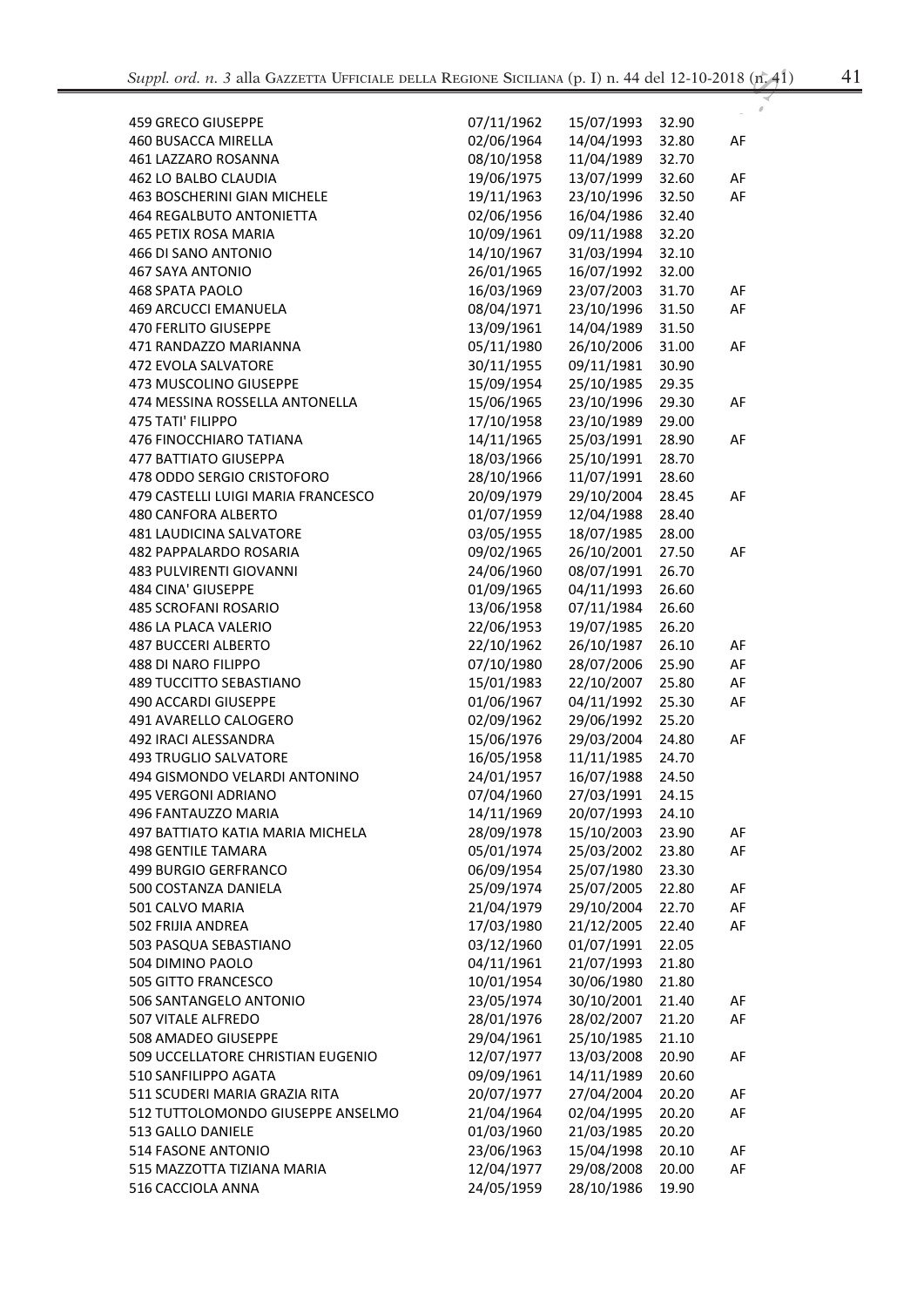| <b>517 MARCHESE SALVATORE</b>                            | 11/01/1965               | 25/10/1990               | 19.70          | AF |
|----------------------------------------------------------|--------------------------|--------------------------|----------------|----|
| 518 PETTINATO ANTONINO                                   | 09/01/1959               | 18/01/1988               | 19.70          |    |
| 519 TRAINA LAURA                                         | 15/06/1954               | 22/03/1988               | 19.70          | AF |
| 520 PACIALEO MARIA                                       | 15/07/1975               | 27/03/2008               | 19.60          | AF |
| 521 DE FRANCISCIS MAURIZIO                               | 21/05/1956               | 06/07/1982               | 19.60          |    |
| 522 PIONE GIOVANNI                                       | 01/07/1964               | 08/04/1991               | 19.50          |    |
| 523 GRECO ANTONIA                                        | 18/06/1964               | 30/10/1991               | 19.50          |    |
| 524 GARGANO PATRIZIA                                     | 05/01/1964               | 09/11/1990               | 19.50          | AF |
| 525 SAVASTA MARCELLO                                     | 26/02/1980               | 20/07/2004               | 19.40          | AF |
| 526 SICALI SALVATORE                                     | 09/11/1977               | 14/03/2008               | 19.30          | AF |
| 527 PESCE LAURA                                          | 24/09/1977               | 14/03/2008               | 19.30          | AF |
| 528 SARNATARO VINCENZO                                   | 07/03/1966               | 15/04/1993               | 19.20          |    |
| 529 TORRE MARIA LAURA                                    | 25/03/1978               | 29/04/2003               | 19.15          | AF |
| 530 CANDIDO SALVATORE                                    | 20/09/1957               | 02/04/1990               | 19.10          |    |
| 531 ABBATE MARIA                                         | 31/10/1976               | 24/07/2001               | 18.80          | AF |
| 532 ZAMUELI MARCELLO                                     | 29/06/1967               | 05/11/1992               | 18.80          |    |
| 533 INGEMI MARIA CONCETTA                                | 28/05/1966               | 31/01/1991               | 18.75          | AF |
| 534 DI BENEDETTO GIOVANNI                                | 17/10/1962               | 30/03/1992               | 18.50          |    |
| 535 CIMO' GAETANO                                        | 07/11/1959               | 15/07/1985               | 18.50          |    |
| 536 DAMIANO GIUSEPPE                                     | 29/06/1979               | 27/07/2005               | 18.40          | AF |
| 537 SESSA SABRINA                                        | 16/02/1980               | 25/10/2007               | 18.10          | AF |
| 538 DI PASQUALE ANTONIO                                  | 29/01/1966               | 27/03/1991               | 18.10          |    |
| 539 CONTARINO GIACOMO SALVATORE                          | 28/11/1958               | 29/10/1984               | 18.10          |    |
| 540 DISTEFANO GIUSEPPE                                   | 25/08/1982               | 23/03/2009               | 18.00          | AF |
| 541 MONTALTO GIUSEPPINA                                  | 02/01/1953               | 28/10/1986               | 17.90          |    |
| 542 D'AVOLA FEDERICO                                     | 25/11/1981               | 24/07/2006               | 17.80          | AF |
| 543 SOZZI GIOVANNA VALENTINA                             | 01/08/1981               | 28/07/2009               | 17.80          | AF |
| 544 LOGOZZO SANTO                                        | 24/05/1978               | 23/10/2007               | 17.80          | AF |
| 545 SAMMARTINO LIBERTINO                                 | 19/09/1983               | 25/03/2009               | 17.70          | AF |
| 546 RUNZA FABIO                                          | 10/06/1979               | 24/10/2008               | 17.70          | AF |
| 547 MELI ANGELINA                                        | 30/01/1959               | 31/03/1994               | 17.40          |    |
| 548 COFFA SANTO                                          | 15/05/1953               | 06/07/1988               | 17.35          |    |
|                                                          | 05/08/1960               | 30/07/1986               |                |    |
| 549 SANTANGELO FABIO<br>550 STEFANIA TOMMASO             | 31/01/1982               | 02/10/2008               | 17.30<br>17.00 |    |
|                                                          | 31/07/1961               |                          |                | AF |
| 551 SCUDERI ROSA FRANCESCA<br>552 CRISAFI MARIA CRISTINA |                          | 28/03/1991<br>18/07/1995 | 16.90          |    |
|                                                          | 09/05/1959<br>23/07/1981 |                          | 16.90          | AF |
| 553 NANIA ROSALBA                                        |                          | 24/03/2009               | 16.60          | AF |
| 554 CHIOVETTA ANTONINO                                   | 17/07/1980               | 26/07/2005               | 16.40          | AF |
| 555 BERTOLAMI CARMELO                                    | 04/08/1958               | 31/10/1984               | 16.40          | AF |
| 556 ARGENTO LORETO                                       | 10/12/1963               | 04/07/1990               | 16.30          | AF |
| 557 SCUDERI GIUSY                                        | 01/12/1984               | 26/10/2010               | 16.00          | AF |
| 558 VUTURO ONOFRIO                                       | 11/04/1965               | 03/11/1993               | 16.00          |    |
| 559 RASPANTI FRANCESCO GIUSEPPE                          | 29/03/1966               | 05/11/1992               | 15.90          | AF |
| 560 NOCERA MARIO                                         | 05/01/1959               | 12/03/1991               | 15.90          |    |
| 561 RUBINO GIANMAURO                                     | 05/01/1965               | 26/01/1990               | 15.80          |    |
| 562 TOMMASO ANNAMARIA                                    | 08/09/1962               | 01/04/1992               | 15.80          |    |
| 563 CUNDARI EUGENIO                                      | 28/11/1961               | 10/11/1994               | 15.80          |    |
| 564 LONGO GIUSEPPE PIERPAOLO M                           | 29/06/1976               | 21/07/2009               | 15.70          | AF |
| 565 PRESTIPINO MARCELLA                                  | 16/07/1963               | 03/04/1992               | 15.70          | AF |
| 566 LI VOLSI VALENTINA                                   | 21/01/1980               | 25/10/2006               | 15.60          | AF |
| 567 NARDELLI MARCO                                       | 17/01/1983               | 28/10/2009               | 15.40          | AF |
| 568 SCALIERI FRANCESCO                                   | 27/10/1965               | 12/03/1993               | 15.40          |    |
| 569 GAETA CHIARA                                         | 27/03/1985               | 22/03/2010               | 15.30          | AF |
| 570 MARINO GIULIANA                                      | 18/12/1985               | 22/07/2010               | 15.20          | AF |
| 571 RANDO LETTERIO                                       | 28/02/1962               | 16/07/1987               | 15.20          | AF |
| 572 FAVACCHIO ANTONIETTA                                 | 11/01/1954               | 04/07/1985               | 15.10          |    |
| 573 BAGNATO SILVANA                                      | 12/02/1960               | 15/07/1987               | 15.00          | AF |
| 574 PALERMO SALVATORE                                    | 14/06/1976               | 28/07/2010               | 14.90          | AF |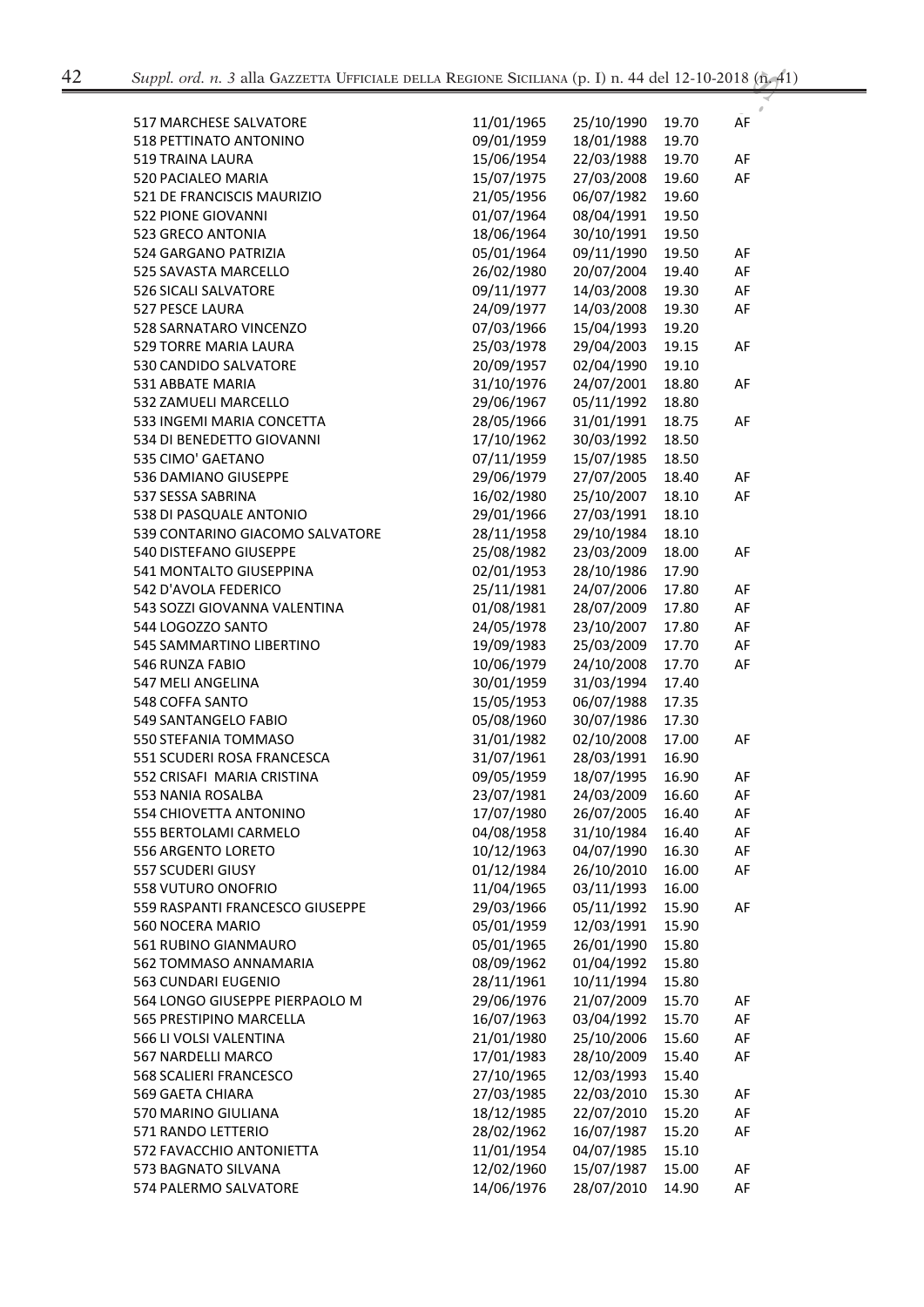| ۰      | ٧<br>×             |
|--------|--------------------|
| ÷<br>× | ٦<br>٧<br>۰.<br>M. |

| 575 DI MICHELE ALLIATA COSTANZA | 10/10/1973 | 24/07/2003 | 14.90 | AF |
|---------------------------------|------------|------------|-------|----|
| 576 PRIOLO ANGELA               | 13/07/1958 | 17/07/1986 | 14.90 |    |
| 577 PATANE' PAOLA               | 31/01/1978 | 20/10/2010 | 14.80 | AF |
| 578 PARLA M. CONCETTA           | 19/08/1962 | 06/07/1988 | 14.80 | AF |
| 579 LO PORTO VINCENZO MAURIZIO  | 02/10/1959 | 01/04/1987 | 14.80 |    |
| 580 SPADARO ANGELA              | 15/05/1980 | 20/10/2005 | 14.70 | AF |
| 581 DIMARCO ROSANNA             | 06/06/1968 | 25/07/1996 | 14.70 | AF |
| 582 FINAMORE ELENA              | 18/03/1984 | 30/06/2010 | 14.60 | AF |
| 583 TRIBOTO FRANCESCO           | 18/07/1967 | 12/07/1994 | 14.60 |    |
| 584 ALOI ORAZIO                 | 03/11/1954 | 29/10/1979 | 14.60 |    |
| 585 GAMBINO LEONARDO            | 21/07/1959 | 22/07/1987 | 14.40 |    |
| 586 AGATI SALVO                 | 15/05/1981 | 19/10/2009 | 14.30 | AF |
| <b>587 GARRONE FABIO</b>        | 16/11/1980 | 17/10/2005 | 14.30 | AF |
| 588 ZARBO MARIA GIUSEPPA        | 01/12/1978 | 23/07/2010 | 14.30 | AF |
| 589 PARISI SERGIO CONCETTO      | 16/03/1969 | 07/10/1994 | 14.30 |    |
| 590 BASILICO' MARIA LUISA       | 15/07/1983 | 23/10/2008 | 14.20 | AF |
| 591 AGRESTA DOMENICO            | 04/04/1973 | 25/07/2007 | 14.20 | AF |
| 592 PATANE' CATERINA            | 26/07/1972 | 14/07/2004 | 14.20 | AF |
| <b>593 NAPOLI RAFFAELE</b>      | 12/04/1971 | 20/03/2003 | 14.20 | AF |
| 594 DOLISI FRANCESCO            | 06/06/1955 | 06/07/1983 | 14.10 |    |
| 595 IACONO CARMEN               | 23/11/1985 | 27/10/2011 | 14.00 | AF |
| 596 LOMBARDO SERGIO             | 15/05/1985 | 28/10/2010 | 14.00 | AF |
| 597 GEREMIA LOREDANA            | 02/10/1984 | 20/10/2011 | 14.00 | AF |
| 598 MARCHESE ANNALISA           | 26/03/1984 | 26/07/2011 | 14.00 | AF |
| 599 SIMONTE GRAZIELLA           | 13/04/1982 | 27/10/2010 | 14.00 | AF |
| <b>600 VINCI MARIA RITA</b>     | 13/02/1979 | 28/10/2004 | 14.00 | AF |
| 601 PULVIRENTI TIZIANA          | 28/07/1974 | 20/10/2010 | 14.00 | AF |
| <b>602 BATTAGLIA KATIA</b>      | 23/01/1979 | 23/03/2007 | 13.90 | AF |
| <b>603 CALTAGIRONE GIUSEPPE</b> | 14/08/1984 | 28/10/2011 | 13.80 | AF |
| <b>604 AMATO PIETRA</b>         | 03/07/1961 | 21/01/1991 | 13.80 | AF |
| <b>605 ALABISO ROBERTO</b>      | 19/02/1961 | 21/03/1991 | 13.70 |    |
| 606 PIZZO ALESSANDRA            | 24/09/1987 | 27/10/2011 | 13.60 | AF |
| 607 ASTA MARIASTELLA            | 17/06/1983 | 20/10/2010 | 13.60 | AF |
| 608 PAGLIARELLO GIUSEPPE        | 03/09/1980 | 25/03/2009 | 13.60 | AF |
| 609 ARTIMAGNELLA SIMONE         | 06/08/1972 | 29/10/2001 | 13.60 | AF |
| 610 VELLA ROSANGELA             | 18/02/1966 | 08/11/1990 | 13.60 | AF |
| 611 PISA ANTONINO GIANCARLO     | 30/03/1963 | 07/07/1988 | 13.60 | AF |
| 612 BATTIPAGLIA MICHELE         | 22/08/1985 | 10/03/2011 | 13.50 | AF |
| <b>613 CUTTONE FILIANA</b>      | 20/09/1981 | 29/10/2007 | 13.50 | AF |
| 614 VICARI LIVIA MARIA          | 07/06/1987 | 24/10/2011 | 13.40 | AF |
| <b>615 GANGI STELLA</b>         | 28/03/1986 | 19/10/2011 | 13.40 | AF |
| 616 SPINA GIUSEPPINA SELENE     | 20/08/1985 | 27/10/2009 | 13.40 | AF |
| 617 TROPEA LUCIO RAFFAELLO      | 12/07/1985 | 27/07/2011 | 13.40 | AF |
| <b>618 CHIRICO EMILIO</b>       | 01/08/1954 | 01/04/1981 | 13.40 |    |
| 619 SCARCELLA MARIA CRISTINA    | 19/03/1981 | 28/03/2007 | 13.30 | AF |
| 620 CAMPOLO VITTORIO            | 24/07/1964 | 27/01/1992 | 13.30 |    |
| 621 IPPOLITO ROSARIA            | 04/01/1985 | 19/10/2011 | 13.20 | AF |
| 622 GUARCELLO ANDREA            | 23/03/1983 | 25/10/2011 | 13.20 | AF |
| 623 MESSINA MARIA BENEDETTA     | 27/01/1983 | 25/10/2011 | 13.20 | AF |
| 624 MAGNANO SAN LIO PAOLA       | 27/05/1987 | 21/07/2011 | 13.00 | AF |
| 625 SAMMARTANO VINCENZO         | 04/07/1986 | 25/07/2011 | 13.00 | AF |
| 626 MIRISOLA MARIA GIUSEPPA     | 04/03/1986 | 21/07/2011 | 13.00 | AF |
| 627 CALO' ROBERTA               | 31/01/1983 | 24/07/2007 | 13.00 | AF |
| 628 IUCULANO CARMELO            | 05/10/1980 | 26/06/2006 | 13.00 | AF |
| 629 CARUSELLI CATERINA          | 12/09/1965 | 08/04/1991 | 13.00 |    |
| <b>630 SCIUTO GIUSEPPE</b>      | 17/03/1964 | 31/10/1989 | 13.00 |    |
| 631 BONTEMPO CONO               | 07/11/1962 | 31/10/1990 | 13.00 |    |
| <b>632 GABRIELE DOROTEA</b>     | 28/07/1984 | 26/10/2011 | 12.90 | AF |
|                                 |            |            |       |    |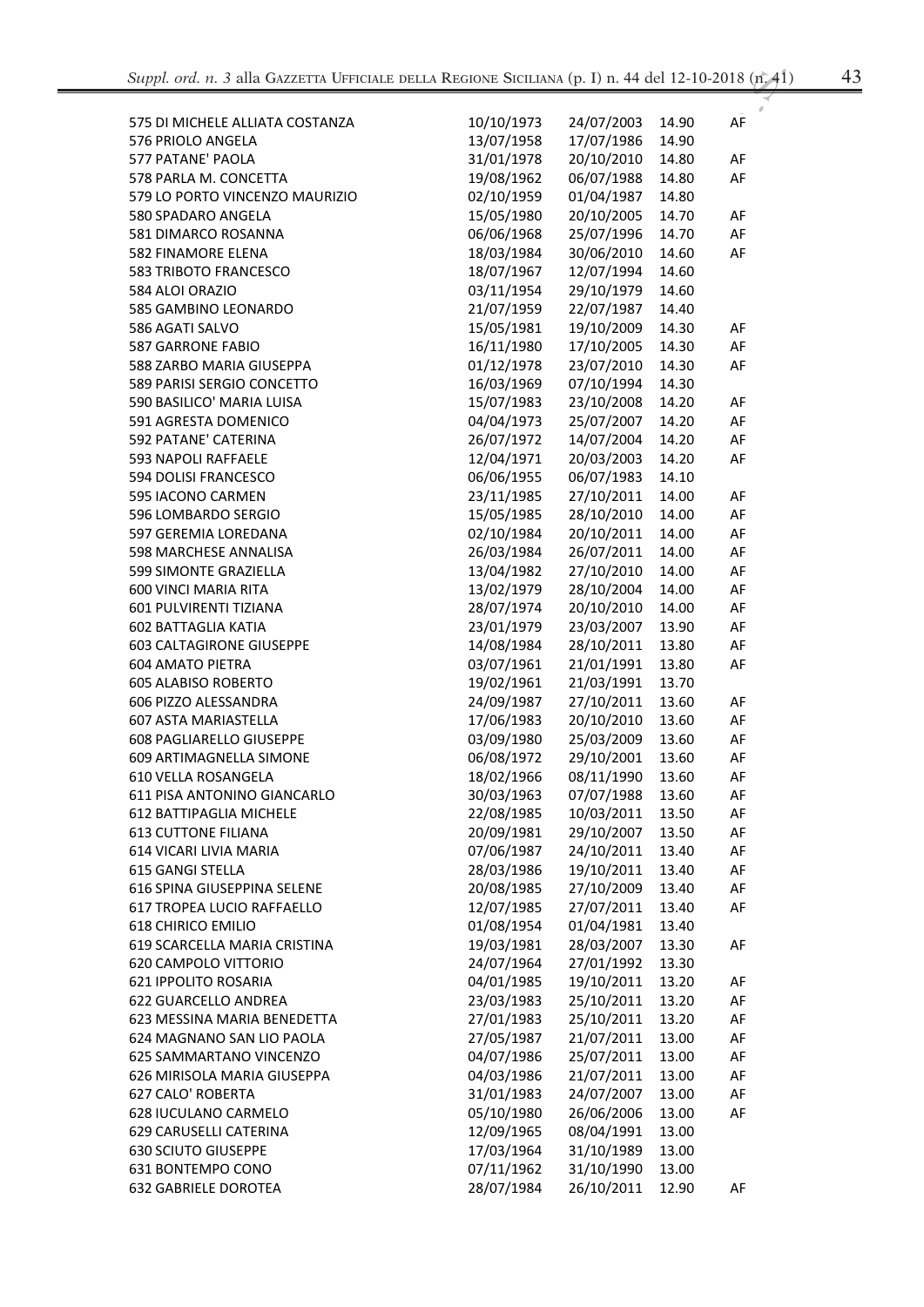| 633 LAMPURI TIZIANA             | 23/01/1975 | 04/11/2002 | 12.90 | AF |
|---------------------------------|------------|------------|-------|----|
| 634 SBERNO GAETANO PALMIRO      | 10/04/1960 | 12/07/1988 | 12.90 |    |
| 635 PANARELLO SANTINO           | 10/08/1959 | 25/03/1986 | 12.90 | AF |
| <b>636 NAPOLI GAETANA</b>       | 26/07/1956 | 03/11/1986 | 12.90 |    |
| 637 MESSINA SARA                | 03/05/1985 | 21/07/2011 | 12.85 | AF |
| 638 GUELI EUGENIO ROCCO S.RE    | 29/09/1985 | 25/10/2011 | 12.80 | AF |
| 639 SALARO SILVIA               | 19/03/1980 | 22/03/2010 | 12.80 | AF |
| 640 RIZZO CATERINA MARIA CARMEL | 18/10/1956 | 30/03/1985 | 12.80 |    |
| 641 AMATO ALESSANDRA            | 15/09/1983 | 26/10/2011 | 12.70 | AF |
| 642 GRECO VINCENZA              | 27/07/1975 | 27/03/2003 | 12.70 | AF |
| 643 DIGRANDI DANIELE            | 20/05/1963 | 18/07/1995 | 12.70 | AF |
| <b>644 FICI ALBERTO</b>         | 23/08/1960 | 24/06/1988 | 12.70 | AF |
| 645 MESSINA CLELIA              | 12/08/1986 | 26/07/2011 | 12.60 | AF |
| 646 TOMASELLO DANIELA           | 20/06/1985 | 24/10/2011 | 12.60 | AF |
| 647 PALMI PAOLO ITALO           | 20/02/1985 | 20/07/2010 | 12.60 | AF |
| 648 SALAMONE ALESSANDRA         | 19/02/1981 | 20/10/2005 | 12.60 | AF |
| <b>649 LUCA ANTONINO</b>        | 12/11/1961 | 30/10/1992 | 12.60 |    |
| 650 GARUFI MARIA RITA           | 22/07/1957 | 22/02/1984 | 12.60 |    |
| <b>651 PERRONE PAOLA</b>        | 15/09/1982 | 25/10/2011 | 12.50 | AF |
| 652 MILAZZO LORES VILMA         | 12/04/1963 | 26/10/1990 | 12.50 | AF |
| 653 ZOCCO MARIANGELA            | 03/10/1980 | 19/10/2005 | 12.40 | AF |
| 654 DI STEFANO VINCENZO         | 07/08/1979 | 24/10/2005 | 12.40 | AF |
| <b>655 GIORDANO LAURA</b>       | 11/12/1985 | 28/10/2011 | 12.30 | AF |
| <b>656 FERRARO ANNARITA</b>     | 17/02/1981 | 28/10/2009 | 12.30 | AF |
| 657 BARBERA SANDRO FELICIANO    | 22/08/1980 | 26/07/2011 | 12.30 | AF |
| 658 CALABRO' VINCENZO           | 06/04/1978 | 22/03/2006 | 12.30 | AF |
| 659 CACCAMO VINCENZA            | 07/05/1967 | 16/04/1993 | 12.30 | AF |
| 660 BORZI' GIUSEPPE             | 24/11/1978 | 27/07/2006 | 12.20 | AF |
| 661 ASSENZA EMANUELA            | 25/05/1978 | 19/07/2010 | 12.20 | AF |
| 662 PRIVITERA CARMELO DANILO    | 23/09/1958 | 07/07/1983 | 12.20 |    |
| <b>663 GIAMPAOLI DAVID</b>      | 21/07/1985 | 14/03/2011 | 12.10 | AF |
| 664 GUZZETTA UGO FABIO          | 25/10/1980 | 24/10/2011 | 12.10 | AF |
| 665 GIGLIA GIUSEPPINA           | 15/01/1979 | 25/10/2005 | 12.00 | AF |
| 666 DI SALVO ELENA              | 28/04/1984 | 25/07/2011 | 11.90 | AF |
| 667 SPAZIANI MAURIZIO           | 03/10/1961 | 24/07/1989 | 11.90 | AF |
| 668 CORRAO GIOVANNA             | 15/03/1961 | 06/11/1991 | 11.90 |    |
| 669 LICITRA CARMELO             | 30/04/1987 | 20/07/2012 | 11.80 | AF |
| 670 SESSA GIORGIO               | 14/04/1986 | 24/07/2012 | 11.80 | AF |
| 671 VENUTI MARIA                | 18/05/1982 | 24/10/2006 | 11.80 | AF |
| <b>672 NOBILE SALVATORE</b>     | 22/03/1979 | 30/03/2010 | 11.80 | AF |
| 673 SCALICI VINCENZO            | 12/07/1960 | 05/11/1985 | 11.80 |    |
| 674 MILAZZO GIOVANNI            | 27/05/1988 | 25/07/2012 | 11.70 | AF |
| 675 GUASTELLA SIMONA            | 27/10/1984 | 21/03/2012 | 11.65 | AF |
| 676 MANCUSO GIOACCHINO          | 06/02/1988 | 24/10/2012 | 11.60 | AF |
| 677 ZAPPALA' ANDREA             | 27/11/1987 | 20/07/2012 | 11.60 | AF |
|                                 | 19/10/1987 | 19/10/2012 |       |    |
| 678 RINALDI NOEMI               |            |            | 11.60 | AF |
| 679 DI GLORIA VINCENZO          | 19/10/1986 | 24/10/2012 | 11.60 | AF |
| 680 RADELLINI CARMELO           | 16/01/1986 | 26/07/2011 | 11.60 | AF |
| <b>681 CURELLA PIETRO</b>       | 02/07/1984 | 21/03/2012 | 11.60 | AF |
| <b>682 MANDRAFFINO ROSSELLA</b> | 22/04/1983 | 26/07/2007 | 11.60 | AF |
| 683 IACOPINO ADOLFO             | 22/12/1972 | 14/10/1997 | 11.60 | AF |
| 684 MARULLO FRANCESCO           | 19/04/1965 | 26/03/2008 | 11.60 | AF |
| 685 ZAPPALA' FRANCESCO          | 12/06/1985 | 26/03/2012 | 11.50 | AF |
| 686 CANNAMELA LUIGI             | 15/05/1959 | 05/07/1983 | 11.50 | AF |
| <b>687 SCALISI ANDREA</b>       | 30/03/1987 | 29/10/2012 | 11.40 | AF |
| 688 MUGAVERO FRANCESCO          | 06/09/1986 | 27/07/2011 | 11.40 | AF |
| <b>689 CHIARAMONTE ALICE</b>    | 02/04/1986 | 19/10/2012 | 11.40 | AF |
| 690 BIONDO VALENTINA            | 01/08/1982 | 26/10/2012 | 11.40 | AF |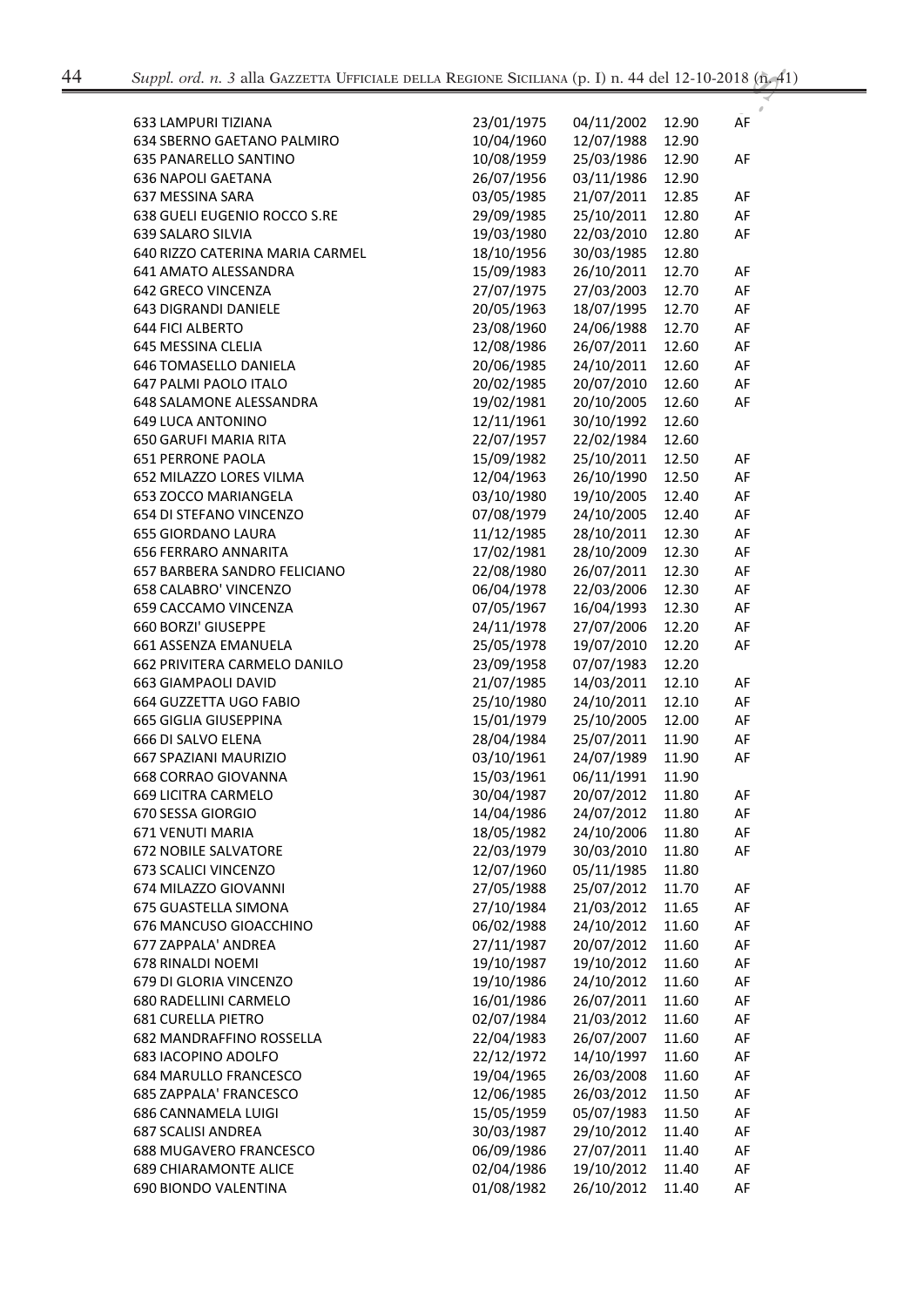| v<br>۰ |         |
|--------|---------|
| ×      | ۰.<br>v |

| 691 GUARNACCIA FEDERICA            | 25/11/1981 | 23/03/2012 | 11.40 | AF |
|------------------------------------|------------|------------|-------|----|
| 692 FERLISI GIUSEPPINA             | 01/12/1966 | 10/07/1996 | 11.40 | AF |
| 693 CARRABOTTA TIZIANA GIOVANNA C. | 23/06/1962 | 09/04/1991 | 11.40 |    |
| 694 BURGIO VALERIA                 | 15/07/1987 | 26/10/2012 | 11.30 | AF |
| 695 SPEZIALE VALERIA RITA          | 18/11/1986 | 26/10/2012 | 11.30 | AF |
| <b>696 PURPURA CLAUDIO</b>         | 21/01/1984 | 21/11/2011 | 11.30 | AF |
| 697 RUSSO SERENA                   | 04/08/1982 | 29/10/2007 | 11.30 | AF |
| <b>698 BELLAVIA TANIA</b>          | 29/01/1981 | 29/03/2007 | 11.30 | AF |
| 699 AMIRI MOHAMMAD                 | 13/05/1960 | 28/01/1994 | 11.30 |    |
| 700 LICATA CARMELA                 | 23/11/1954 | 01/08/1986 | 11.30 |    |
| 701 MESSINA FRANCESCO              | 04/04/1988 | 24/10/2012 | 11.20 |    |
|                                    | 20/09/1987 |            |       | AF |
| 702 NICOLETTI CHIARA               |            | 18/10/2012 | 11.20 | AF |
| 703 GAGLIANO ILARIA                | 08/07/1987 | 19/10/2012 | 11.20 | AF |
| 704 GIANNONE TERESA TITTI          | 01/07/1986 | 26/10/2012 | 11.20 | AF |
| 705 PERRI ROBERTO                  | 23/03/1986 | 27/10/2011 | 11.20 | AF |
| 706 DE CARO SIMONA                 | 06/08/1985 | 23/10/2012 | 11.20 | AF |
| 707 LICCIARDELLO LUIGI ALESSANDRO  | 08/11/1981 | 21/03/2011 | 11.20 | AF |
| 708 SALERNO AGATA KATIA            | 16/04/1981 | 18/10/2005 | 11.20 | AF |
| 709 BELLAVIA ENZAVALERIA           | 12/11/1987 | 24/10/2012 | 11.10 | AF |
| 710 COPPOLA LUCIA                  | 17/10/1983 | 25/07/2011 | 11.10 | AF |
| 711 AMODEO GIOVANNI                | 22/12/1986 | 25/10/2012 | 11.00 | AF |
| 712 MANZOLILLO GIOVANNI            | 18/08/1983 | 26/10/2010 | 11.00 | AF |
| 713 LINOSSI TORRISI LUIGINA        | 25/07/1964 | 03/04/1990 | 11.00 | AF |
| 714 CIRINCIONE IDA                 | 18/05/1962 | 08/11/1991 | 11.00 |    |
| 715 GENNARO PAOLA                  | 21/12/1984 | 27/10/2011 | 10.95 | AF |
| 716 TORTOMASI GIOVANNA             | 17/03/1975 | 26/03/2009 | 10.95 | AF |
| 717 SCIUTO PAOLO                   | 14/09/1987 | 26/07/2012 | 10.90 | AF |
| 718 BARRANCO ANDREA                | 04/02/1986 | 29/10/2012 | 10.90 | AF |
| 719 CARUSO GIUSEPPE                | 26/06/1982 | 25/07/2011 | 10.90 | AF |
| 720 ROMANO GIACOMO                 | 27/05/1956 | 14/06/1988 | 10.85 |    |
| 721 SCHILLACI MASSIMO              | 10/09/1988 | 25/07/2012 | 10.80 | AF |
| 722 VENTURELLA MATTEO              | 10/05/1987 | 23/07/2012 | 10.80 | AF |
| 723 DI PIAZZA MARIACONCETTA        | 25/04/1987 | 27/07/2012 | 10.80 | AF |
| 724 BRUNETTI GIOVANNI              | 10/04/1987 | 26/10/2012 | 10.80 | AF |
| 725 BUSCARINO VIVIANA              | 23/04/1986 | 29/10/2012 | 10.80 | AF |
| 726 AFFRONTI CHIARA                | 17/04/1986 | 28/03/2012 | 10.80 | AF |
| 727 CASSINI DANILO                 | 06/04/1986 | 28/03/2012 | 10.80 | AF |
| 728 MARRONE RITA                   | 16/02/1979 | 06/07/2004 | 10.80 | AF |
| 729 ABBENE ANNA MARIA              | 01/11/1977 | 31/10/2003 | 10.80 | AF |
| 730 GIOFRE' CLAUDIA                | 07/07/1967 | 11/07/1991 | 10.80 | AF |
| 731 CALDERONE FRANCESCO TINDARO    | 12/09/1968 | 12/07/1994 | 10.75 |    |
| 732 STRACUZZI ETTORE               | 06/04/1985 | 17/07/2012 | 10.70 | AF |
| 733 CARVELLO ROSA MARIA            | 22/09/1981 | 28/07/2006 | 10.70 | AF |
| 734 PELLEGRINO FRANCESCA           | 18/11/1968 | 31/03/1999 | 10.70 | AF |
| 735 BERNARDI SIMONE                | 30/06/1988 | 24/10/2012 | 10.60 | AF |
| 736 LEGGIO STEFANO                 | 08/12/1987 | 18/10/2012 | 10.60 | AF |
| 737 CIRMI MARIO BENIAMINO          | 09/03/1987 | 26/07/2011 | 10.60 | AF |
| 738 ANDOLINA FRANCESCO             | 21/03/1986 | 23/07/2012 | 10.60 | AF |
| 739 FIORENTINO DANIELA             | 17/02/1986 | 23/10/2012 | 10.60 | AF |
| 740 CATACCHIO ROBERTA              | 08/11/1979 | 23/12/2005 | 10.60 | AF |
| 741 RUSSO ALESSIO                  | 26/08/1973 | 15/04/1999 | 10.60 | AF |
| 742 BELLETTI DANIELA               | 11/02/1968 | 13/07/1999 | 10.60 | AF |
| 743 GIANNONE GIOVANNI              | 03/11/1964 | 25/10/2012 | 10.60 | AF |
| 744 MARINO GIUSEPPE MARIA          | 31/03/1959 | 28/03/1990 | 10.60 |    |
| 745 PANZICA ANTONIO                | 23/12/1986 | 25/10/2012 | 10.50 | AF |
| 746 CARTIA ELISABETTA              | 30/01/1985 | 24/07/2012 | 10.50 | AF |
| 747 SCALABRINO MONICA              | 28/02/1984 | 27/10/2010 | 10.50 | AF |
| 748 GIUSTI MICHELE                 | 21/07/1988 | 24/10/2012 | 10.40 | AF |
|                                    |            |            |       |    |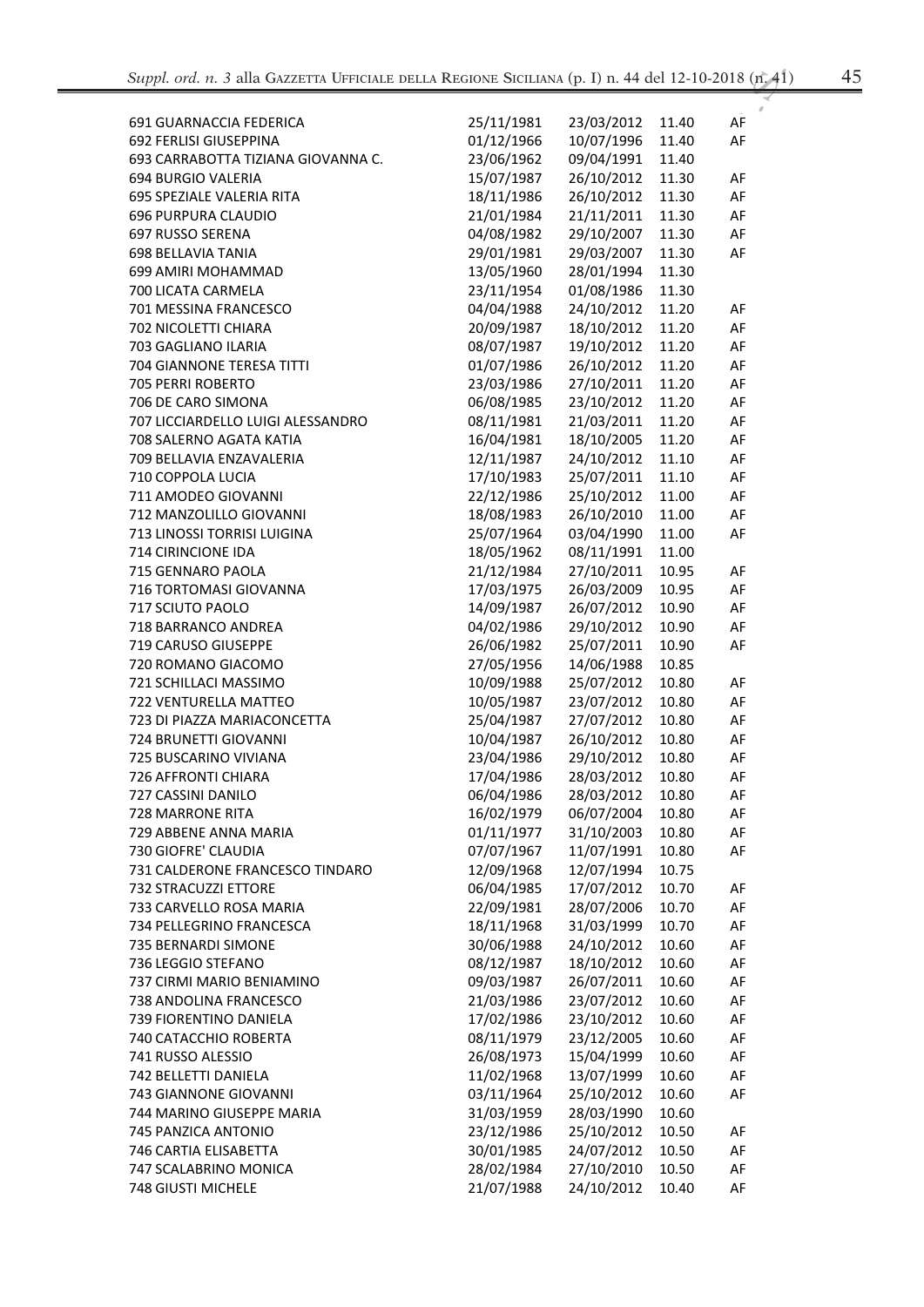| 749 GIARRATANA ALESSANDRA        | 05/06/1986 | 20/10/2011 | 10.40 | AF |
|----------------------------------|------------|------------|-------|----|
| 750 SALAMONE ANTONIO GIUSEPPE    | 07/08/1973 | 16/04/1998 | 10.40 | AF |
| 751 FERRARA IOLANDA              | 19/03/1963 | 27/03/1996 | 10.40 | AF |
| 752 SFERRAZZA ANGELO DARIO       | 15/06/1986 | 24/10/2012 | 10.30 | AF |
| 753 MALTESE NICOLA               | 30/06/1981 | 26/07/2011 | 10.30 | AF |
| 754 SCUDERI GIUSEPPE             | 24/01/1969 | 29/09/1994 | 10.30 |    |
| 755 RIZZO CHIARA                 | 17/11/1987 | 18/07/2012 | 10.20 | AF |
| 756 LUMETTA SABRINA              | 08/11/1986 | 26/07/2012 | 10.20 | AF |
| 757 SCHIAVONE GIACCO GRAZIA      | 18/07/1985 | 25/10/2011 | 10.20 | AF |
| 758 AREZZO DI TRIFILETTI ADRIANA | 08/11/1978 | 27/01/2011 | 10.20 | AF |
| 759 NAPOLI CHIARA NATASCIA       | 25/05/1978 | 18/10/2005 | 10.20 | AF |
| 760 DELEO MARIA                  | 27/09/1976 | 30/10/2003 | 10.20 | AF |
| 761 CAPASSO MARIA ELENA          | 12/09/1986 | 27/07/2012 | 10.10 | AF |
| 762 GARGANO ANTONINA DONATELLA   | 13/06/1984 | 27/03/2012 | 10.10 | AF |
| 763 TERRANA ANTONIO ALESSIO      | 19/02/1983 | 27/07/2012 | 10.10 | AF |
| 764 URSINO MARIA GIOVANNA        | 11/08/1980 | 25/10/2006 | 10.10 | AF |
| 765 SPITALERI SALVATORE          | 06/01/1973 | 20/03/2012 | 10.10 | AF |
| 766 SALERNO YLENIA               | 12/08/1987 | 20/09/2012 | 10.00 | AF |
| 767 CARBONE MAURIZIO             | 31/01/1987 | 19/10/2011 | 10.00 | AF |
| 768 BARTOLOTTA ENZA              | 26/07/1986 | 23/07/2012 | 10.00 | AF |
| 769 NICASTRO VALENTINA           | 28/05/1985 | 19/03/2012 | 10.00 | AF |
| 770 FUNDARÒ MARIANO              | 19/04/1985 | 27/10/2010 | 10.00 | AF |
| 771 CUDIA VINCENZO               | 01/06/1976 | 07/11/2002 | 10.00 | AF |
| 772 FORMICA SIMONE               | 14/05/1986 | 26/07/2011 | 9.90  | AF |
| 773 POIDOMANI GRAZIA             | 19/05/1980 | 22/03/2005 | 9.90  | AF |
| 774 RIFICI EMMA                  | 23/01/1967 | 12/07/1991 | 9.90  | AF |
| 775 ANZALONE MARIA JOSE'         | 18/10/1985 | 21/07/2010 | 9.80  | AF |
| 776 PATERNÒ SARA                 | 03/02/1983 | 18/10/2007 | 9.80  | AF |
| 777 MESSINA SILVIA               | 10/03/1981 | 29/03/2006 | 9.80  | AF |
| 778 SANNA FRANCESCO PAOLO        | 18/10/1979 | 26/10/2012 | 9.80  | AF |
| 779 CARAMAZZA SILVIA             | 17/04/1970 | 29/07/2010 | 9.80  | AF |
| 780 SOLLIMA GIOVANNI             | 05/03/1964 | 04/07/1990 | 9.80  |    |
| 781 CALANNA MASSIMO              | 03/08/1963 | 05/04/1990 | 9.80  |    |
| 782 FICI FRANCESCO               | 04/09/1955 | 30/01/1987 | 9.80  |    |
| 783 FERRACANE SILVIA CRISTINA    | 27/11/1986 | 21/07/2011 | 9.70  | AF |
| 784 CAMPO IOLE                   | 03/10/1988 | 25/07/2013 | 9.60  | AF |
| 785 ZACCARIA GIULIANA            | 05/09/1987 | 26/10/2012 | 9.60  | AF |
| 786 GENNARO ALESSIA              | 18/08/1987 | 20/07/2012 | 9.60  | AF |
| 787 LEVANTINO ERICA              | 28/10/1984 | 27/07/2012 | 9.60  | AF |
| 788 CILIBERTO GIULIA AGATA       | 06/03/1984 | 23/03/2012 | 9.60  | AF |
| 789 SIRECI MARIA GERARDA         | 24/05/1963 | 27/01/1989 | 9.55  | AF |
| 790 LO GIUDICE MANUELA           | 21/07/1983 | 26/03/2012 | 9.50  | AF |
| 791 CRIMI VANESSA                | 15/06/1983 | 28/10/2011 | 9.50  | AF |
| 792 VOLPE CALOGERO               | 04/04/1982 | 26/03/2010 | 9.50  | AF |
| 793 IELO CLAUDIA MARIA           | 05/03/1982 | 11/07/2006 | 9.50  | AF |
| 794 MARCHESE ELEONORA            | 12/01/1980 | 26/07/2005 | 9.50  | AF |
| 795 PISTORIO ELISABETTA          | 11/09/1971 | 28/04/2000 | 9.50  | AF |
| 796 GIAMBARTINO ROBERTA          | 04/04/1989 | 28/10/2013 | 9.40  | AF |
| 797 DI GANGI NADIA               | 12/01/1986 | 28/10/2011 | 9.40  | AF |
| 798 FURNERI MARIA TERESA         | 04/01/1984 | 22/07/2008 | 9.40  | AF |
| 799 GIRGENTI SAVERIA             | 20/12/1983 | 28/03/2011 | 9.40  | AF |
| 800 MISITI ROBERTA               | 20/08/1982 | 23/10/2008 | 9.40  | AF |
| 801 OCELLO ANNA BENEDETTA        | 23/12/1956 | 15/07/1992 | 9.40  |    |
| 802 LA TONA DAMIANO              | 01/09/1955 | 21/03/1983 | 9.40  |    |
| 803 PARISI MARINA SILVIA         | 25/02/1983 | 22/10/2007 | 9.30  | AF |
| 804 GIAMBANCO SALVATORE          | 03/07/1989 | 24/07/2013 | 9.20  | AF |
| 805 MASCI CHIARA                 | 04/02/1989 | 28/10/2013 | 9.20  | AF |
| 806 PLATANIA ALESSIO             | 06/11/1985 | 19/07/2012 | 9.20  | AF |
|                                  |            |            |       |    |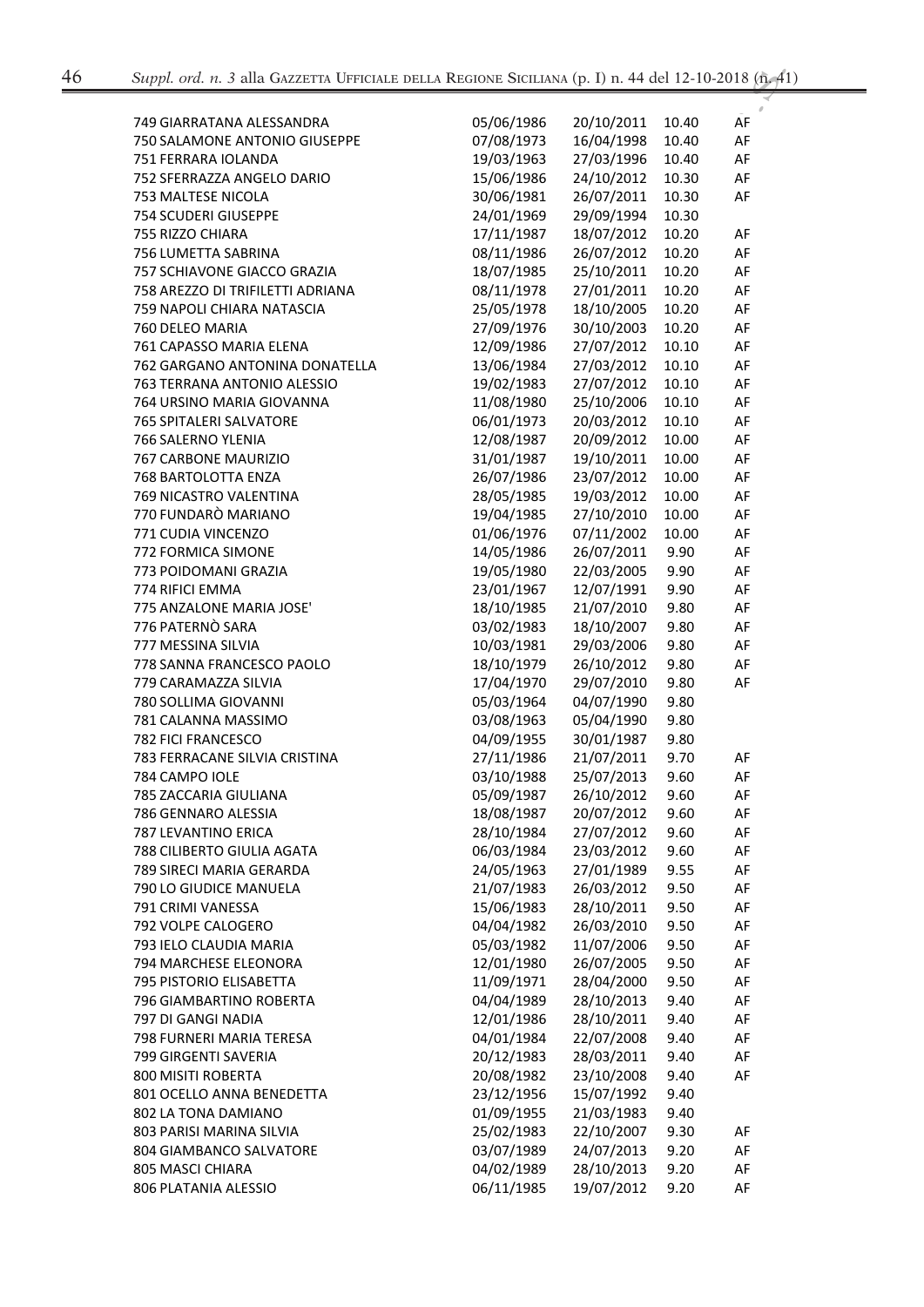| v<br>÷<br>×<br>÷ |  |
|------------------|--|
|------------------|--|

| 807 CARLINO RICCARDO           | 20/02/1984 | 23/07/2013 | 9.20 | AF |
|--------------------------------|------------|------------|------|----|
| 808 GANCI ANTONIO              | 02/02/1982 | 25/10/2012 | 9.20 | AF |
| 809 PAPPALARDO FABIO           | 14/01/1982 | 29/10/2008 | 9.20 | AF |
| 810 FERRARO LUISA              | 17/01/1977 | 24/07/2003 | 9.20 | AF |
| 811 SIRNA DINO                 | 05/06/1987 | 26/07/2013 | 9.10 | AF |
| 812 PICONE GIORGIO             | 27/03/1986 | 27/03/2013 | 9.10 | AF |
| 813 SCOGNAMILLO MARCO          | 28/02/1979 | 26/10/2012 | 9.10 | AF |
| 814 CAUDARELLA MARIA           | 10/07/1963 | 05/07/1991 | 9.10 |    |
| 815 RISUGLIA LIDIA             | 12/06/1961 | 07/04/1988 | 9.10 | AF |
| 816 CAROLLO DONATA             | 11/08/1989 | 29/07/2015 | 9.00 | AF |
| 817 DI ROSA ALESSANDRA         | 01/05/1988 | 21/10/2013 | 9.00 | AF |
| 818 LOPES NOEMI                | 28/09/1987 | 23/07/2013 | 9.00 | AF |
| <b>819 SPOTO VERONICA</b>      | 21/07/1987 | 21/10/2013 | 9.00 | AF |
| 820 PARRINELLO GIUSEPPE        | 24/05/1987 | 20/09/2012 | 9.00 | AF |
| 821 CAMMILLERI MARCELLA        | 15/09/1986 | 24/10/2012 | 9.00 | AF |
| 822 CATANZARO STEFANO          | 09/12/1982 | 24/03/2009 | 9.00 | AF |
| 823 SERGI MARIA DONATA         | 10/08/1976 | 23/07/2002 | 9.00 | AF |
| 824 DE GREGORIO MARIANNA       | 09/04/1984 | 12/10/2011 | 8.90 | AF |
| 825 SMERALDI LUCIA             | 20/09/1978 | 30/07/2004 | 8.90 | AF |
| 826 LA MALFA ROBERTA           | 25/01/1978 | 25/03/2013 | 8.90 | AF |
| 827 CERASA ANNA LUCIA          | 10/06/1963 | 07/04/1994 | 8.90 |    |
| 828 DE CARO GIUSEPPE           | 28/11/1962 | 20/03/2012 | 8.90 | AF |
| 829 SUTERA MARIA RITA          | 02/09/1989 | 24/07/2013 | 8.80 | AF |
| 830 MARINO NICOLETTA           | 18/08/1987 | 30/10/2013 | 8.80 | AF |
| 831 GRACEFFA CARMELO           | 10/07/1987 | 31/10/2013 | 8.80 | AF |
| 832 GERACI LUCA GIOVANNI       | 20/06/1987 | 24/07/2012 | 8.80 | AF |
| 833 PIACENTI GAETANO           | 21/01/1986 | 24/07/2013 | 8.80 | AF |
| 834 LA MAGNA MARIA             | 09/08/1985 | 26/07/2012 | 8.80 | AF |
| 835 RIZZO MARIA ELENA          | 05/03/1985 | 26/10/2010 | 8.80 | AF |
| 836 MERLO DANIELE              | 23/12/1983 | 27/06/2008 | 8.80 | AF |
| 837 GIOCO MARILENA             | 01/01/1983 | 19/07/2010 | 8.80 | AF |
| 838 BONGIOVANNI ELISA          | 06/03/1981 | 23/03/2012 | 8.80 | AF |
| 839 MESSINA DANIELA CONCETTA   | 24/04/1970 | 08/11/1994 | 8.80 | AF |
| 840 D'ANNA FRANCESCO           | 04/04/1965 | 16/07/1990 | 8.75 |    |
| 841 MASCARELLA GIUSEPPE        | 16/01/1987 | 31/10/2013 | 8.70 | AF |
| 842 GATTUSO SOFIA              | 24/11/1986 | 28/03/2013 | 8.70 | AF |
| 843 CONTI MICHELA              | 02/12/1979 | 06/07/2004 | 8.70 | AF |
| 844 D'ANIELLO AUGUSTO          | 28/03/1978 | 14/10/2004 | 8.70 | AF |
| 845 PIZZUTO CATERINA           | 18/06/1977 | 31/10/2003 | 8.70 | AF |
| 846 GAGLIANO GIUSEPPE M.       | 19/12/1976 | 05/11/2002 | 8.70 | AF |
| 847 SPATARO LINDA              | 17/10/1976 | 29/10/2012 | 8.70 | AF |
| <b>848 GUCCIONE SALVATORE</b>  | 25/09/1960 | 27/07/1989 | 8.70 | AF |
| 849 DI BENEDETTO ALFIO GIORGIO | 21/10/1959 | 26/03/1985 | 8.70 |    |
| 850 CARCIOLA ALFIO             | 11/01/1957 | 06/07/1988 | 8.70 | AF |
| 851 SERRUTO ANGELA             | 05/06/1989 | 25/07/2013 | 8.60 | AF |
| 852 LAGANA' GERMANA SARA       | 04/10/1988 | 25/10/2013 | 8.60 | AF |
| 853 ZAGAMI GIUSEPPE            | 22/09/1988 | 26/07/2013 | 8.60 | AF |
| 854 BONGIOVANNI ANTONINO       | 13/02/1984 | 23/10/2013 | 8.60 | AF |
| 855 CARADONNA PIETRO           | 14/03/1973 | 26/09/2003 | 8.60 | AF |
| 856 OCCHIPINTI SERGIO          | 18/01/1973 | 23/10/2013 | 8.60 | AF |
| 857 VENTI ERMANNO              | 26/04/1961 | 30/10/1986 | 8.60 |    |
| 858 PENNISI ORAZIO GIUSEPPE    | 28/02/1961 | 27/10/1986 | 8.60 | AF |
| 859 VALENTI GIUSEPPE           | 10/03/1952 | 23/12/1985 | 8.60 |    |
| 860 CALABRESE DAVIDE           | 27/02/1988 | 28/10/2013 | 8.50 | AF |
| 861 DI LORENZO ANTONELLA       | 20/05/1987 | 29/07/2013 | 8.50 | AF |
| 862 BONO CRISTINA              | 22/09/1978 | 05/07/2004 | 8.50 | AF |
| 863 BARTOLOMEO MARIA TECLA     | 03/09/1964 | 13/11/1989 | 8.50 |    |
| 864 MILICI ANNA LISA           | 30/06/1988 | 18/07/2013 | 8.40 | AF |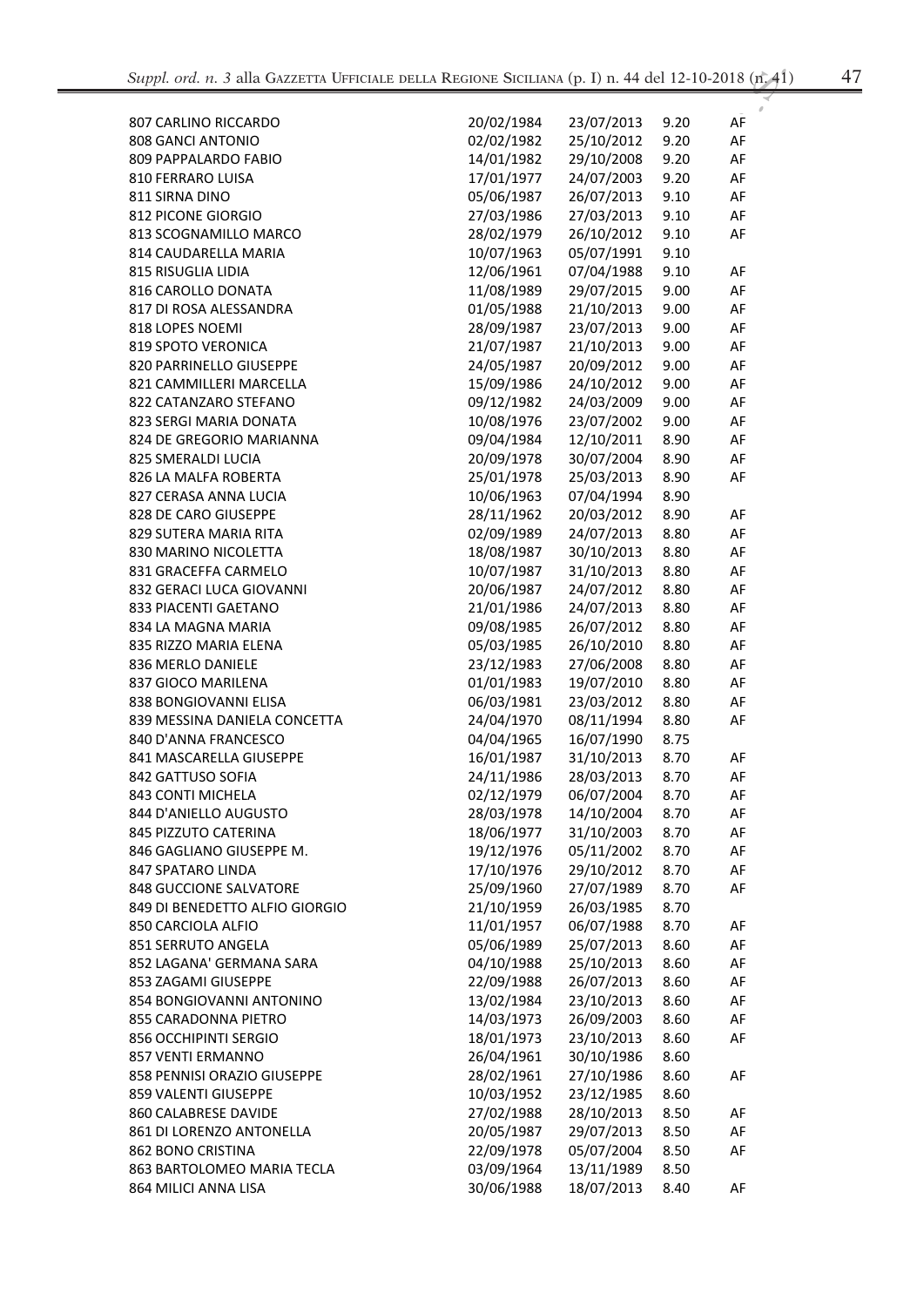| 865 ALISE MARCO                  | 13/09/1987 | 30/10/2013 | 8.40 | AF |
|----------------------------------|------------|------------|------|----|
| 866 FEDERICO LORENA              | 07/01/1987 | 26/03/2013 | 8.40 | AF |
| 867 CINO LUCIA                   | 24/04/1986 | 27/03/2013 | 8.40 | AF |
| <b>868 BARONE CRISTINA</b>       | 16/04/1986 | 29/10/2012 | 8.40 | AF |
| 869 FIORENZA VALENTINA NANCY     | 14/12/1985 | 25/10/2013 | 8.40 | AF |
| 870 CUMBO CLARA                  | 17/09/1985 | 28/10/2013 | 8.40 | AF |
| 871 DI NUZZO ANNA                | 12/05/1985 | 26/03/2013 | 8.40 | AF |
|                                  |            |            |      |    |
| 872 BONFIGLIO MARCO              | 27/12/1983 | 24/07/2008 | 8.40 | AF |
| 873 ABATE GIUSI                  | 02/02/1980 | 25/03/2009 | 8.40 | AF |
| 874 MONTALTO MARIA ALESSANDRA    | 19/07/1979 | 27/03/2013 | 8.40 | AF |
| 875 CALANDRA GABRIELLA           | 11/02/1979 | 28/10/2010 | 8.40 | AF |
| 876 ALEO NICOLA                  | 16/01/1977 | 28/03/2011 | 8.40 | AF |
| 877 LA SPADA ANTONINO            | 16/01/1959 | 16/07/1992 | 8.40 |    |
| 878 VIRGA MARIA AUSILIA          | 16/05/1986 | 25/07/2013 | 8.30 | AF |
| 879 FALCO GIUSEPPE               | 19/06/1985 | 31/10/2013 | 8.30 | AF |
| 880 LENTINI FRANCESCA            | 13/10/1979 | 25/10/2012 | 8.30 | AF |
| 881 BUCCA MARIA TINDARA          | 09/01/1957 | 28/03/1983 | 8.30 |    |
| 882 MAGAGNINI MARIA CRISTINA     | 08/09/1988 | 22/07/2013 | 8.20 | AF |
| 883 DI PAOLA FEDERICO ANTONIO    | 05/06/1988 | 19/07/2013 | 8.20 | AF |
| 884 PERELLI SARAH                | 10/09/1987 | 19/07/2012 | 8.20 | AF |
| 885 LUPA MARIA GABRIELLA         | 23/07/1987 | 20/03/2013 | 8.20 | AF |
| 886 GIUFFRÈ PAOLO                | 19/03/1987 | 29/10/2012 | 8.20 | AF |
| 887 CASCINI VALENTINA            | 25/07/1986 | 23/02/2012 | 8.20 | AF |
| 888 BONVENTRE FEDERICO           | 27/06/1986 | 23/07/2013 | 8.20 | AF |
| 889 TERESI MARTA                 | 24/06/1986 | 29/07/2013 | 8.20 | AF |
| 890 SCHIAVONE ALESSIA MARIA      | 24/05/1986 | 25/10/2012 | 8.20 | AF |
|                                  |            |            |      |    |
| 891 TRAPANI GIANLUCA             | 02/02/1986 | 28/10/2013 | 8.20 | AF |
| 892 VINCI MONICA                 | 02/10/1985 | 25/09/2013 | 8.20 | AF |
| 893 VALVO ANDREA                 | 04/05/1985 | 23/10/2013 | 8.20 | AF |
| 894 CACIA GIUSEPPE               | 14/03/1985 | 23/10/2013 | 8.20 | AF |
| 895 GINARDI ANTONIO              | 27/03/1984 | 25/10/2013 | 8.20 | AF |
| 896 CRISCI MONICA CARMELA        | 15/02/1984 | 21/10/2013 | 8.20 | AF |
| 897 BELVEDERE ALESSANDRA         | 23/11/1983 | 28/07/2010 | 8.20 | AF |
| 898 GIULIANO ANGELO              | 18/10/1982 | 28/10/2013 | 8.20 | AF |
| 899 PETRONA BAVIERA EMANUELA     | 19/09/1982 | 29/07/2008 | 8.20 | AF |
| 900 PALADINO PIERA               | 01/04/1982 | 30/10/2007 | 8.20 | AF |
| 901 URSO VINCENZO                | 29/07/1981 | 25/07/2008 | 8.20 | AF |
| 902 SINAGRA TIZIANA              | 15/05/1981 | 18/10/2007 | 8.20 | AF |
| 903 BELVEDERE GABRIELLA          | 23/10/1980 | 26/07/2011 | 8.20 | AF |
| 904 INDELICATO ANGELO AUGUSTO    | 04/08/1980 | 24/03/2011 | 8.20 | AF |
| 905 UBBRIACO ALICE MARIA         | 11/11/1979 | 29/07/2010 | 8.20 | AF |
| 906 CIANTIA FRANCESCA            | 04/08/1979 | 23/10/2006 | 8.20 | AF |
| 907 TAORMINA LETTERIO            | 31/01/1977 | 31/10/2013 | 8.20 | AF |
| 908 CAPPUCCIO LISA               | 16/10/1975 | 19/10/2009 | 8.20 | AF |
| 909 NAPOLI GIUSEPPE              | 15/09/1972 | 26/07/2006 | 8.20 | AF |
| 910 ALAIMO RITA                  | 25/06/1971 | 29/10/1996 | 8.20 | AF |
| 911 FICHERA DONATELLA            | 14/01/1969 | 29/10/1993 | 8.20 |    |
| 912 BERBIGLIA GIOVANNI           | 30/07/1965 | 08/11/1991 | 8.20 |    |
| 913 PONTORIERO PATRIZIA          | 29/09/1959 | 01/04/1985 | 8.20 |    |
|                                  |            |            |      | AF |
| 914 GIACOPELLI GASPARE           | 06/04/1987 | 28/10/2013 | 8.10 | AF |
| 915 TERRANOVA WALTER             | 19/10/1986 | 25/10/2013 | 8.10 | AF |
| 916 SCIACCA CARMELA              | 24/02/1981 | 22/05/2012 | 8.10 | AF |
| 917 VICARI FRANCESCA             | 18/07/1980 | 05/01/2014 | 8.10 | AF |
| 918 FICHERA SALVATORE SEBASTIANO | 24/05/1980 | 25/03/2013 | 8.10 | AF |
| 919 BALSAMO FRANCESCA            | 16/02/1977 | 26/10/2012 | 8.10 | AF |
| 920 CALACIURA MARIA CONCETTA     | 18/09/1975 | 28/07/2006 | 8.10 | AF |
| 921 CRISAFULLI ANTONINO          | 03/06/1965 | 15/07/1991 | 8.10 |    |
| 922 SURIANO ALESSANDRA           | 03/12/1984 | 28/10/2013 | 8.00 | AF |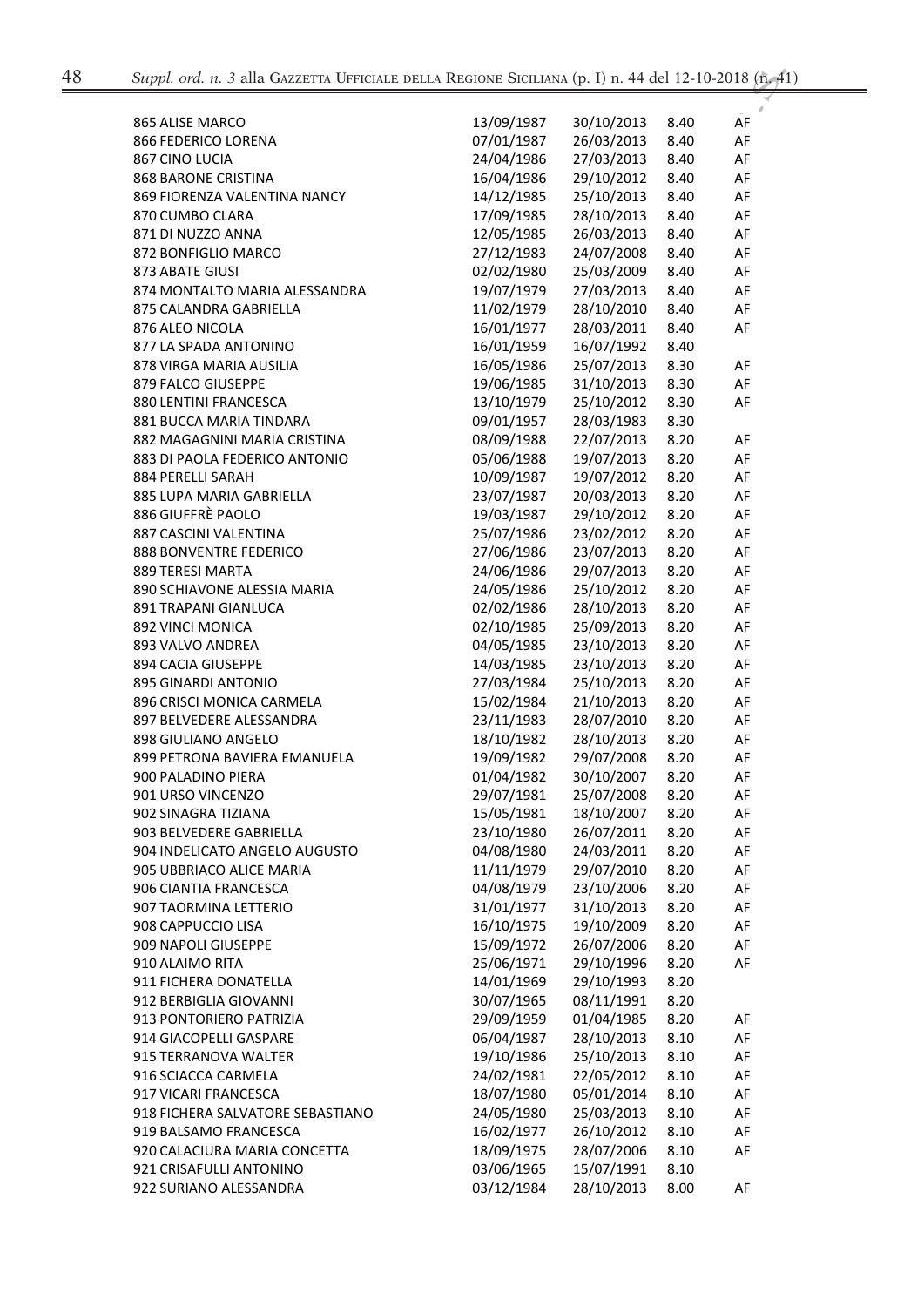| v<br>÷ | ٠<br>×<br>×. |
|--------|--------------|
| ×      | v            |

| 923 CHERICI ANTONIO              | 14/01/1959 | 03/07/1987 | 8.00 |    |
|----------------------------------|------------|------------|------|----|
| 924 CARTAINO MARIA CLAUDIA       | 23/02/1986 | 28/03/2013 | 7.90 | AF |
| 925 CUCULO CELESTE               | 07/08/1985 | 25/03/2013 | 7.90 | AF |
| 926 LO RE GIOVANNA               | 17/05/1983 | 11/02/2013 | 7.90 | AF |
| 927 PLATANIA ANGELO GIUSEPPE     | 13/10/1980 | 25/10/2005 | 7.90 | AF |
| 928 GIORDANELLA SALVATORE        | 02/08/1980 | 25/10/2013 | 7.90 | AF |
| 929 GAETANO SIMONA               | 02/06/1974 | 27/10/2004 | 7.90 | AF |
| 930 PARISI MARIA GIUSEPPA        | 27/08/1959 | 06/11/1985 | 7.90 |    |
| 931 MAZZAGATTI PIETRO            | 11/04/1959 | 14/06/1988 | 7.90 |    |
| 932 ALAGNA ERINA                 | 24/10/1979 | 26/07/2013 | 7.80 | AF |
| 933 LO GRANDE MARIA              | 13/03/1958 | 13/11/1985 | 7.80 |    |
| 934 VITALE GIUSEPPE              | 10/02/1958 | 02/11/1983 | 7.80 |    |
| 935 ARAGONA MARIA GRAZIA         | 23/03/1986 | 20/03/2013 | 7.70 | AF |
| 936 SCIACCA MARZIA DANILA        | 28/09/1984 | 20/10/2011 | 7.70 | AF |
| 937 LABRUZZO STEFANIA            | 02/05/1984 | 07/02/2013 | 7.70 | AF |
| 938 PITTERA ALESSANDRO FRANCESCO | 26/11/1980 | 22/03/2010 | 7.70 | AF |
| 939 GESONE GIUSEPPA              | 14/10/1965 | 31/10/1997 | 7.70 | AF |
| 940 GALLO MARILENA               | 09/08/1965 | 29/10/1992 | 7.60 |    |
| 941 ALLEGRA GAETANO ALESSANDRO   | 20/02/1963 | 26/03/1991 | 7.60 |    |
| 942 DI MODICA LILIANA GIOVANNA   | 29/11/1961 | 04/11/1991 | 7.60 |    |
| 943 BRUNO MARIA CARMELA          | 06/05/1967 | 22/07/1993 | 7.55 |    |
| 944 GIARRUSSO LUCIA              | 24/10/1986 | 26/03/2012 | 7.50 | AF |
| 945 CARNUCCIO ANDREA             | 22/04/1986 | 25/10/2013 | 7.50 | AF |
| 946 BELVISI STEFANO ANTONIO      | 27/11/1983 | 18/07/2012 | 7.50 | AF |
| 947 ARDIZZONE LUCA               | 05/11/1980 | 29/07/2013 | 7.50 | AF |
| 948 BOTTARO DARIO                | 09/09/1974 | 26/10/2009 | 7.50 | AF |
| 949 DI GIROLAMO PAOLA            | 17/09/1972 | 26/07/1999 | 7.50 | AF |
| 950 MANGIONE MICHELE             | 13/08/1970 | 28/07/2008 | 7.50 | AF |
| 951 PASSERI PIETRO               | 21/11/1971 | 31/07/2006 | 7.40 | AF |
| 952 SORRENTINO GIROLAMO          | 14/02/1959 | 27/03/1985 | 7.40 |    |
| 953 VITRANO IANO                 | 11/11/1958 | 20/03/1989 | 7.30 |    |
| 954 MANISCALCO ANNA              | 27/10/1965 | 29/03/1994 | 7.20 |    |
| 955 AMORE DOMENICO CARMELO       | 04/03/1961 | 24/10/2012 | 7.20 | AF |
| 956 CASSISA IPPOLITA             | 12/12/1962 | 13/11/1991 | 7.10 |    |
| 957 DI FRANZA ENZA GIUSEPPINA    | 20/04/1961 | 20/07/1994 | 7.00 |    |
| 958 FICHERA GIUSEPPE VENANZIO    | 18/05/1964 | 22/03/1991 | 6.90 |    |
| 959 LEONARDI ROSARIO             | 07/10/1961 | 08/07/1986 | 6.80 |    |
| 960 ANTONA LUIGI                 | 06/01/1963 | 04/04/1990 | 6.70 |    |
| 961 CIMINATA VINCENZO            | 29/06/1955 | 15/07/1991 | 6.65 |    |
| 962 VASTA LUCIA EUGENIA          | 23/02/1957 | 05/11/1984 | 6.50 |    |
| 963 SANTORO SEBASTIANO           | 09/07/1959 | 26/03/1991 | 6.40 |    |
| 964 RUSSO BARBARO                | 02/01/1962 | 03/04/1990 | 6.20 |    |
| 965 CAVIGLIA ANTONINA            | 22/03/1961 | 24/03/1986 | 6.20 |    |
| 966 PINAZZO ROSARIO              | 18/02/1961 | 30/10/1989 | 6.20 |    |
| 967 MAUCERI MARCO                | 16/10/1965 | 29/03/1993 | 6.10 |    |
| 968 EGITTO PATRIZIA              | 13/10/1959 | 17/07/1987 | 6.00 |    |
| 969 MAGRI' SALVATORE             | 21/04/1959 | 13/07/1989 | 6.00 |    |
| 970 BONANZINGA SALVATORE         | 02/04/1966 | 28/09/1992 | 5.90 |    |
| 971 PANASCI' GIROLAMO            | 25/11/1958 | 05/11/1984 | 5.90 |    |
| 972 NOTO MICHELA                 | 01/01/1958 | 07/11/1986 | 5.70 |    |
| 973 CANINO MARIA ASSUNTA         | 15/08/1964 | 07/11/1991 | 5.60 |    |
| 974 CIRINCIONE ROSETTA           | 04/06/1955 | 11/11/1991 | 5.60 |    |
| 975 DELIA PIETRO ANGELO          | 14/05/1961 | 14/07/1988 | 5.40 |    |
| 976 ALBANI ELISA GIULIANA        | 09/01/1964 | 06/07/1990 | 5.00 |    |
| 977 SORRENTI GIANFRANCO          | 24/04/1965 | 31/01/1991 | 4.80 |    |
| 978 CATRINI ROSA GIUSEPPA        | 07/07/1962 | 26/03/1991 | 4.60 |    |
| 979 CHIRICO FRANCESCO            | 02/05/1959 | 28/10/1986 | 4.60 |    |
| 980 RUSSO GIUSEPPE               | 15/10/1967 | 04/11/1993 | 4.50 |    |
|                                  |            |            |      |    |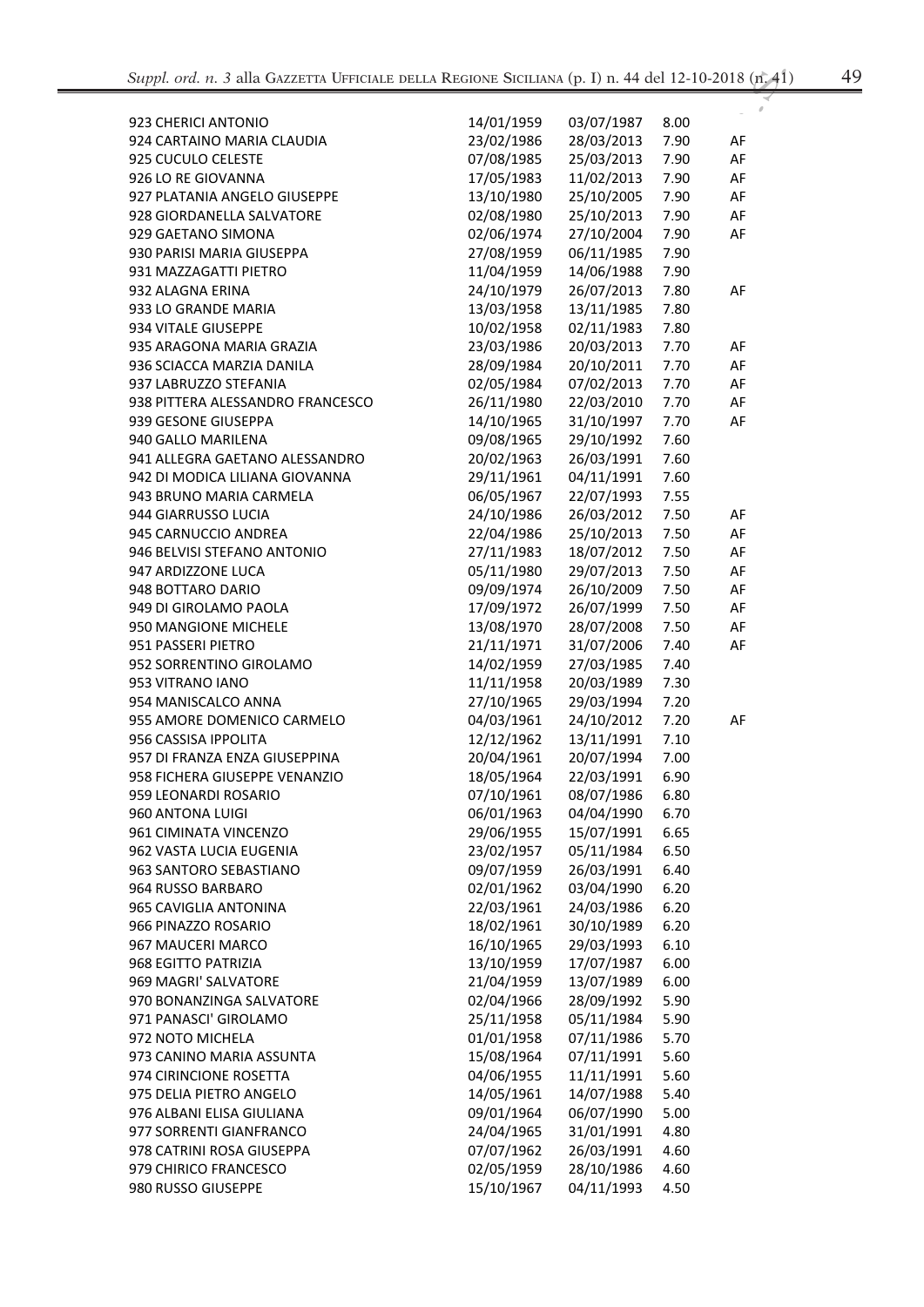$\boldsymbol{\rho}$ 

| 981 ANELLO GAETANO                | 24/05/1968 | 27/03/1993 | 4.30 |
|-----------------------------------|------------|------------|------|
| 982 DIECIDUE STEFANIA             | 16/04/1963 | 09/11/1991 | 4.30 |
| 983 MAJORANA RAFFAELLA FILIPPA    | 26/05/1970 | 26/09/1994 | 4.15 |
| 984 GALLO GIOVANNI                | 03/09/1961 | 12/03/1991 | 4.10 |
| 985 PROFETA GIUSEPPE              | 11/09/1958 | 08/11/1988 | 4.10 |
| 986 SANFILIPPO MICHELE            | 20/11/1956 | 03/11/1980 | 4.10 |
| 987 URSO ANNAMARIA                | 13/07/1968 | 16/07/1992 | 3.80 |
| 988 SCARPELLO MINGARI ANGELA      | 12/08/1961 | 24/07/1990 | 3.80 |
| 989 SCALETTA GIUSEPPA MARIA       | 30/06/1959 | 23/07/1990 | 3.80 |
| 990 MORGANA GIOVANNI              | 02/10/1958 | 09/07/1984 | 3.80 |
| 991 ZAMPOGNA GIUSEPPE             | 10/11/1957 | 26/07/1983 | 3.70 |
| 992 BARONE VENERA GIOVANNA        | 19/01/1959 | 11/04/1986 | 3.60 |
| 993 PIPIA CARMELA                 | 18/01/1967 | 22/07/1993 | 3.50 |
| 994 RIGGIO ROSALBA                | 21/01/1954 | 22/07/1987 | 3.50 |
| 995 CASILE ANTONIO CARMELO        | 07/01/1954 | 15/11/1983 | 3.40 |
| 996 LA MONICA MARGHERITA          | 10/12/1968 | 30/09/1993 | 3.30 |
| 997 MELI MASSIMO ANDREA           | 25/08/1968 | 27/09/1994 | 3.30 |
| 998 ALOI GIUSEPPA                 | 24/11/1966 | 10/11/1994 | 3.30 |
| 999 BRIGUGLIO CONCETTA ANTONINA   | 21/08/1960 | 28/10/1987 | 3.20 |
| 1000 BEVACQUA ELVIRA AGNESE       | 08/08/1960 | 29/03/1993 | 3.20 |
| 1001 DI PRIMA PASQUALE            | 07/07/1959 | 15/07/1985 | 3.20 |
|                                   |            |            |      |
| 1002 BORDONARO GAETANO TOMMASO    | 13/11/1960 | 03/11/1988 | 3.15 |
| 1003 ANFUSO SALVATORE LUCA        | 12/09/1967 | 08/11/1991 | 3.00 |
| 1004 PEZZATI RENATA               | 06/11/1965 | 27/03/1992 | 3.00 |
| 1005 ROSSITTO SEBASTIANA          | 29/04/1962 | 26/10/1990 | 3.00 |
| 1006 ANGILERI FRANCESCO           | 13/04/1966 | 27/03/1992 | 2.90 |
| 1007 DE MASI ANTONIO              | 07/09/1960 | 29/09/1994 | 2.90 |
| 1008 RESTIVO ANGIOLA MARIA        | 16/09/1959 | 27/03/1993 | 2.80 |
| 1009 SCIGLITANO PIETRO            | 23/08/1962 | 15/07/1992 | 2.70 |
| 1010 FIORENTINO DIEGO             | 08/02/1962 | 29/10/1986 | 2.70 |
| 1011 RIZZO GIUSEPPE ANTONIO       | 18/09/1958 | 19/07/1983 | 2.60 |
| 1012 ARENA TERESA                 | 15/12/1963 | 28/09/1992 | 2.50 |
| 1013 LICCIARDI GIANFRANCO         | 09/07/1960 | 24/03/1986 | 2.50 |
| 1014 INTERDONATO MARIA CATENA     | 08/03/1958 | 26/04/1984 | 2.50 |
| 1015 D'ANGELO PAOLO               | 17/06/1965 | 30/10/1992 | 2.40 |
| 1016 CALIO' PATRIZIA              | 07/06/1965 | 30/10/1991 | 2.40 |
| 1017 CARFI' ROCCO OTTAVIO         | 03/01/1957 | 07/11/1994 | 2.40 |
| 1018 TERRAVECCHIA GEORGE GIUSEPPE | 09/11/1956 | 06/11/1984 | 2.40 |
| 1019 POTAMI ANTONIO               | 12/10/1964 | 09/04/1991 | 2.20 |
| 1020 CASCIO VINCENZO              | 07/10/1961 | 06/11/1987 | 2.20 |
| 1021 SCROFANI VINCENZA            | 28/07/1956 | 08/04/1987 | 2.20 |
| 1022 VELLA VINCENZO               | 25/01/1954 | 24/07/1978 | 2.20 |
| 1023 CIANCIO MARISTELLA           | 13/04/1966 | 31/10/1990 | 2.00 |
| 1024 MANFRE' ANTONINO             | 01/09/1952 | 15/04/1993 | 2.00 |
| 1025 CANGEMI GIOVANNA CARMELA     | 20/07/1963 | 11/11/1991 | 1.90 |
| 1026 BRUNO FELICIA                | 01/05/1963 | 02/07/1991 | 1.90 |
| 1027 SAMMARTANO MARIA KATYA       | 27/07/1961 | 04/11/1993 | 1.80 |
| 1028 CAROLLO FERDINANDO           | 11/06/1962 | 13/11/1989 | 1.70 |
| 1029 CASCIO GIUSEPPE              | 28/07/1959 | 21/03/1988 | 1.70 |
| 1030 RANDAZZO RICCARDO            | 26/11/1963 | 26/03/1993 | 1.60 |
| 1031 GRIMALDI ORAZIO              | 15/02/1960 | 23/09/1987 | 1.60 |
| 1032 STURNIOLO ROSA               | 02/03/1959 | 27/04/1984 | 1.60 |
| 1033 IURATO LINDA                 | 19/08/1969 | 22/07/1993 | 1.50 |
| 1034 QUATTRONE GIUSEPPE MARIA     | 20/05/1963 | 08/11/1994 | 1.50 |
| 1035 DEBOLE MARIO                 | 04/12/1956 | 04/07/1990 | 1.50 |
| 1036 INTORCIA FRANCESCA           | 08/06/1967 | 31/03/1993 | 1.30 |
| 1037 PERI ANDREA                  | 16/01/1954 | 29/03/1994 | 1.30 |
| 1038 GUTSUL LILIYA                | 26/01/1971 | 24/06/1994 | 1.25 |
|                                   |            |            |      |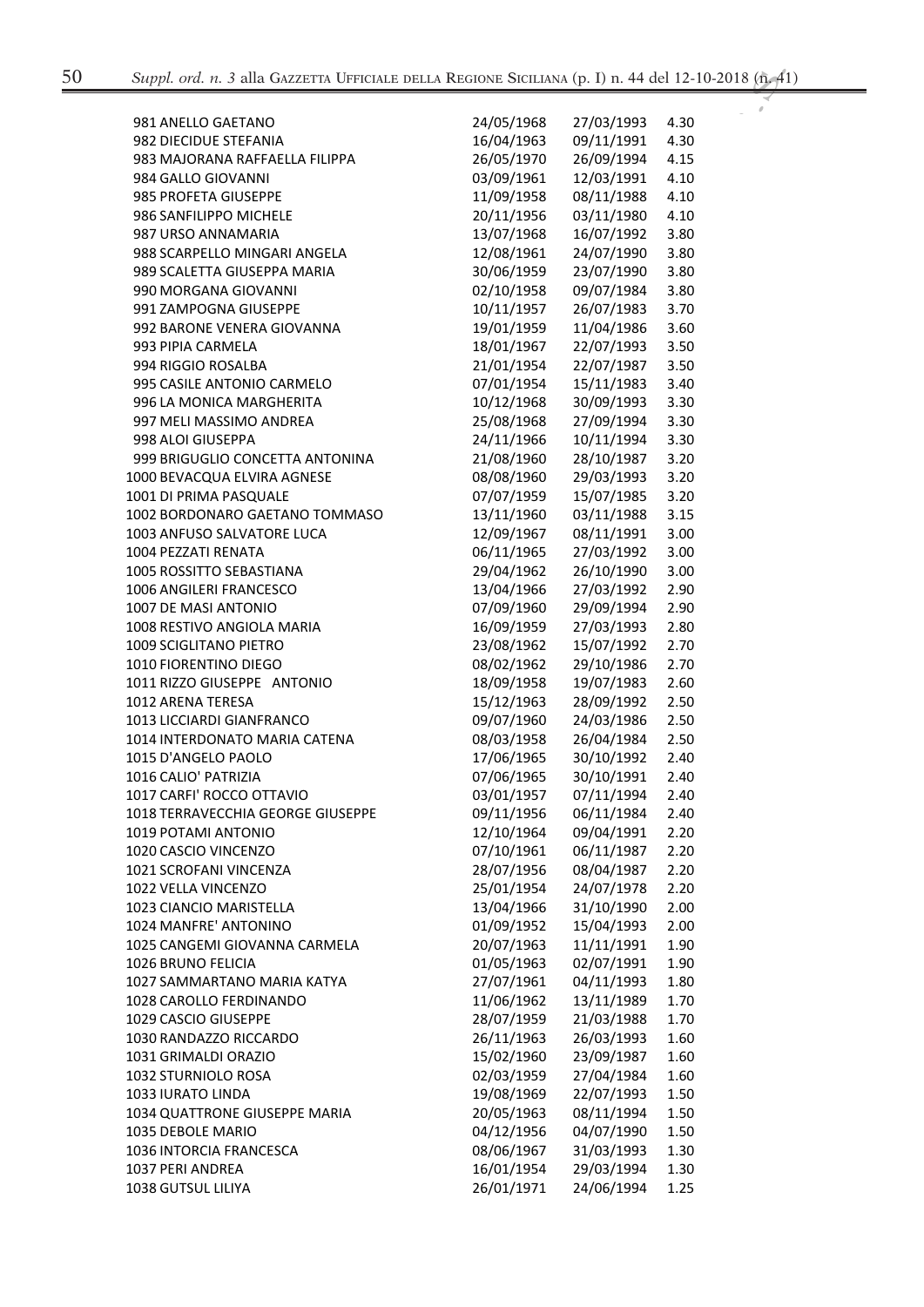| 1039 PASSARELLO BENEDETTA   | 24/07/1966 | 19/07/1993 | 1.00 |
|-----------------------------|------------|------------|------|
| 1040 MELI ROBERTA           | 03/12/1963 | 28/10/1988 | 1.00 |
| 1041 GENOVESE PROVVIDENZA   | 29/08/1958 | 24/03/1987 | 1.00 |
| 1042 ARDIZZONE AGATA PASQUA | 06/04/1958 | 25/09/1985 | 1.00 |
| 1043 PUMO ALESSANDRO        | 21/08/1954 | 02/11/1982 | 1.00 |
| 1044 OTERI GIUSEPPE         | 31/07/1968 | 28/10/1993 | 0.80 |
| <b>1045 FERRARI ARMANDO</b> | 10/06/1964 | 06/11/1991 | 0.50 |
| 1046 SCAPELLATO PAOLO       | 03/11/1959 | 29/10/1990 | 0.50 |
| 1047 CAMPANELLA CATERINA    | 17/11/1958 | 28/01/1994 | 0.50 |
| 1048 BENEDINO SALVATORE     | 02/06/1960 | 29/10/1987 | 0.30 |
| 1049 PARLATO FABIO          | 09/02/1959 | 23/07/1990 | 0.30 |
| 1050 VASILE PAOLO           | 29/07/1953 | 02/04/1982 | 0.00 |
| 1051 LESPERANCE YVES        | 13/11/1947 | 09/11/1987 | 0.00 |
|                             |            |            |      |
|                             |            |            |      |
|                             |            |            |      |
|                             |            |            |      |
|                             |            |            |      |
|                             |            |            |      |
|                             |            |            |      |
|                             |            |            |      |
|                             |            |            |      |
|                             |            |            |      |

R.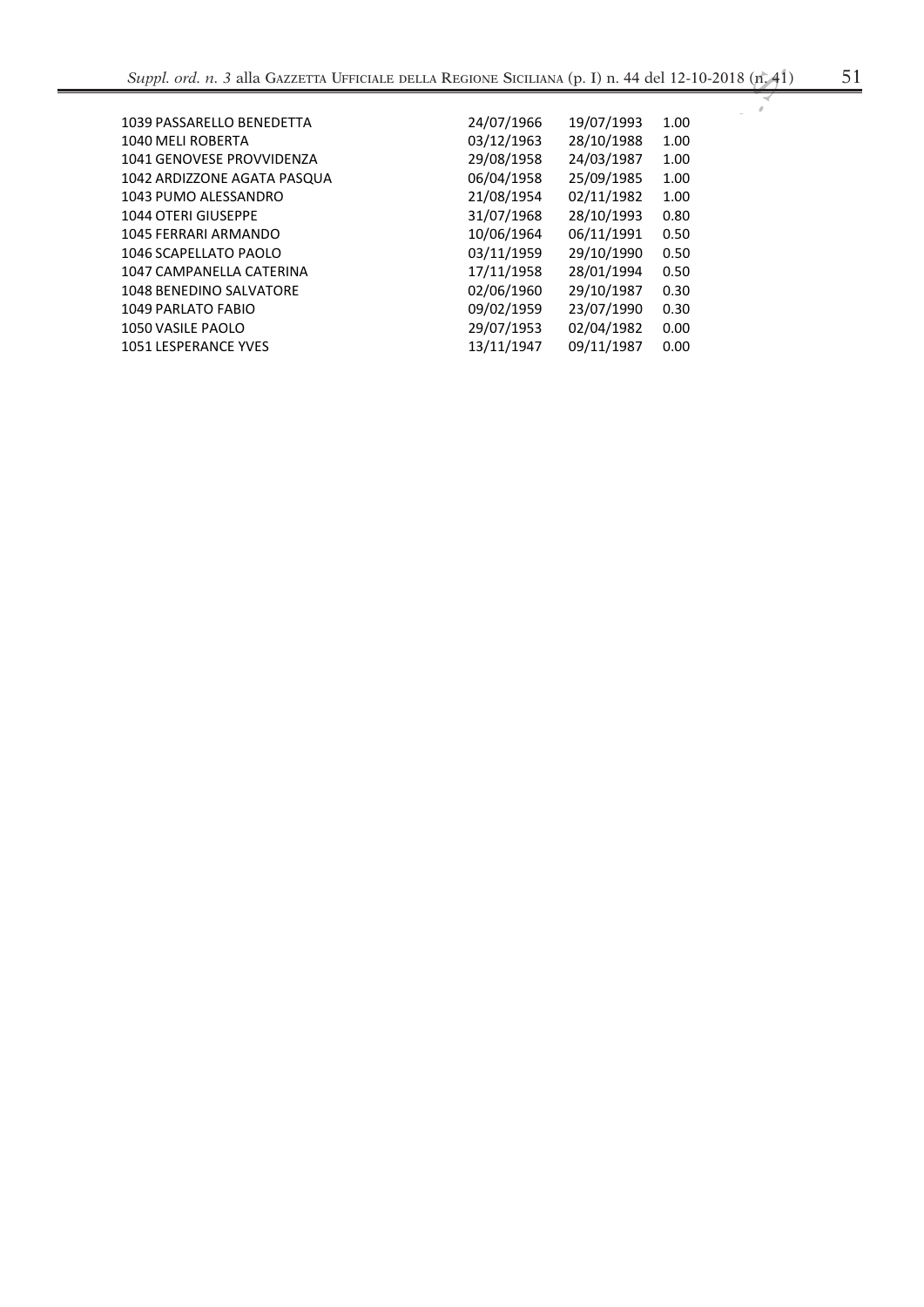## **ALL. B1**

## GRADUATORIA REGIONALE DEI MEDICI DI MEDICINA GENERALE VALIDA PER L'ANNO 2019 MEDICI ESCLUSI DAL SETTORE DI CONTINUITA' ASSISTENZIALE

| <b>COGNOME E NOME</b>             | <b>DATA DI NASCITA</b> | <b>MOTIVO DELL'ESCLUSIONE</b>        |
|-----------------------------------|------------------------|--------------------------------------|
| 1 AMATO CARMELO GIORGIO           | 22/11/1977             | Titolare di continuità assistenziale |
| 2 ANCONA ANTONINO                 | 27/06/1961             | Titolare di continuità assistenziale |
| <b>3 ANTISTA MARIA ANTONIETTA</b> | 24/06/1964             | Titolare di continuità assistenziale |
| <b>4 BATTAGLIA GIUSEPPA</b>       | 12/11/1956             | Titolare di continuità assistenziale |
| <b>5 BENNICI JESSICA</b>          | 22/10/1988             | Abilitazione dopo il 31/12/94        |
| <b>6 BERTINO GRAZIA</b>           | 15/08/1955             | Abilitazione dopo il 31/12/94        |
| 7 BILARDO LUIGIA                  | 29/11/1960             | Mancanza documento di identità       |
| 8 BLANCATO GAETANO                | 09/11/1960             | Titolare di continuità assistenziale |
| 9 BONSIGNORE IGNAZIO              | 16/06/1954             | Titolare di continuità assistenziale |
| <b>10 BUCCIANTE DARIO</b>         | 05/10/1985             | Titolare di continuità assistenziale |
| 11 CALTABIANO MARIA AUSILIA       | 24/08/1977             | Titolare di continuità assistenziale |
| <b>12 CAPILLO DIEGO</b>           | 14/07/1984             | Abilitazione dopo il 31/12/94        |
| 13 CASSIBBA GIUSEPPE              | 25/09/1967             | Titolare di continuità assistenziale |
| 14 CELI NICOLA GIOVANNI           | 24/06/1968             | Abilitazione dopo il 31/12/94        |
| <b>15 CELONA ANTONINO</b>         | 28/08/1954             | Titolare di continuità assistenziale |
| <b>16 CIFALA' SANTA</b>           | 18/05/1965             | Titolare di continuità assistenziale |
| 17 CIRAVOLO ANTONIO MARIA         | 30/03/1981             | Mancanza documento di identità       |
| <b>18 COCUZZA IRENE</b>           | 16/05/1979             | Titolare di continuità assistenziale |
| <b>19 COSTANZA DARIO</b>          | 08/12/1985             | Titolare di continuità assistenziale |
| 20 CUSIMANO VINCENZA              | 03/03/1974             | Titolare di continuità assistenziale |
| 21 DE LUCA VINCENZO               | 18/03/1954             | Istanza oltre i termini              |
| <b>22 DE SANCTIS VITTORIA</b>     | 15/11/1963             | Titolare di continuità assistenziale |
| 23 DI GIACINTO SALVATORE          | 27/03/1967             | Titolare di continuità assistenziale |
| 24 DI LIBERTO CALOGERO            | 21/02/1979             | Abilitazione dopo il 31/12/94        |
| <b>25 DI PAOLA PIERFABIO</b>      | 06/12/1977             | Abilitazione dopo il 31/12/94        |
| <b>26 DI VITA ROCCO</b>           | 16/06/1968             | Abilitazione dopo il 31/12/94        |
| 27 FABRIELE VINCENZO              | 24/04/1977             | Abilitazione dopo il 31/12/94        |
| 28 FANARA GIACOMA                 | 30/09/1956             | Mancanza documento di identità       |
| 29 FAVAZZI ANTONIO                | 29/07/1968             | Titolare di continuità assistenziale |
| 30 FRACASSI MARIA GRAZIA          | 28/01/1963             | Mancanza documento di identità       |
| 31 GERVASI GIUSEPPE               | 16/10/1960             | Titolare di continuità assistenziale |
| 32 GIAMMELLA ANTONIO              | 08/05/1960             | Timbro postale illeggibile           |
| 33 GIUGNO VINCENZA                | 30/11/1964             | Abilitazione dopo il 31/12/94        |
| 34 GRANATA LUCIO GIUSEPPE         | 03/11/1987             | Istanza oltre i termini              |
| 35 GUARNACCIA GREGORIO            | 18/04/1964             | Titolare di continuità assistenziale |
| 36 LA MACCHIA TOMMASO             | 19/02/1990             | Abilitazione dopo il 31/12/94        |
| 37 LANA VINCENZO                  | 06/01/1956             | Titolare di continuità assistenziale |
| <b>38 LEONETTI CONCETTA</b>       | 26/10/1976             | Titolare di continuità assistenziale |
| 39 LO TURCO SEBASTIANO            | 23/07/1964             | Mancanza documento di identità       |
| <b>40 LOFFREDO FABIO</b>          | 23/01/1969             | Mancanza documento di identità       |
| <b>41 MACALUSO PIETRO</b>         | 01/06/1967             | Titolare di continuità assistenziale |
| <b>42 MACELI FEDERICA</b>         | 25/02/1990             | Abilitazione dopo il 31/12/94        |
| <b>43 MANDINA NICOLA</b>          | 22/06/1980             | Abilitazione dopo il 31/12/94        |
| <b>44 MARINO ROSARIA ANNA</b>     | 12/04/1962             | Istanza oltre i termini              |
| <b>45 MARINO SILVIA</b>           | 17/03/1986             | Titolare di continuità assistenziale |
| <b>46 MAROTTA CARMELA</b>         | 23/01/1953             | Abilitazione dopo il 31/12/94        |
| 47 MARRAFFA LETIZIA               | 18/02/1964             | Mancata ind. grad. di settore        |
| 48 MAZZOCCHI DOMENICO             | 14/03/1970             | Abilitazione dopo il 31/12/94        |
| 49 MEGNA BARTOLOMEO               | 02/07/1975             | Titolare di continuità assistenziale |
| 50 MENDOLIA GEA FRANCESCA         | 09/03/1969             | Titolare di continuità assistenziale |
| 51 MESSINA LUCA MARIA             | 22/03/1985             | Abilitazione dopo il 31/12/94        |
| 52 MICHALEK URSZULA EWELINA       | 21/10/1985             | Titolare di continuità assistenziale |